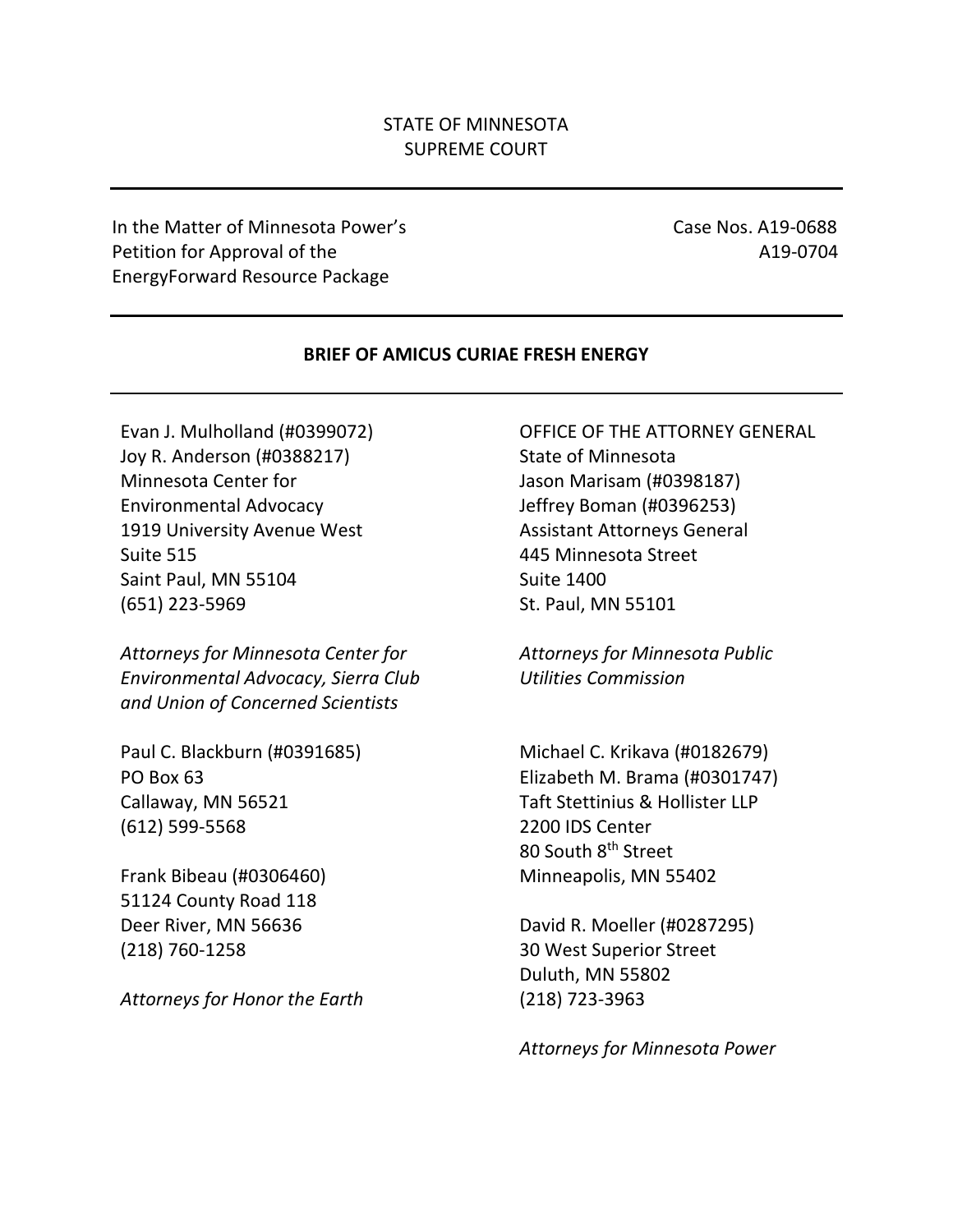# **TABLE OF CONTENTS**

|              |  |                                                                                                                                                                                                                            | <b>Page</b> |
|--------------|--|----------------------------------------------------------------------------------------------------------------------------------------------------------------------------------------------------------------------------|-------------|
|              |  |                                                                                                                                                                                                                            |             |
|              |  |                                                                                                                                                                                                                            |             |
|              |  |                                                                                                                                                                                                                            |             |
| $\mathbf{L}$ |  | THE MPUC HAS APPROVED A MAJOR NEW INVESTMENT IN FOSSIL FUELS TO<br>BE PAID FOR BY MINNESOTA RATEPAYERS, WITH LONG-TERM                                                                                                     |             |
|              |  | A. Electric utilities are subject to rigorous government oversight to protect<br>ratepayers and ensure compliance with state environmental and economic                                                                    |             |
|              |  | B. Approving a Minnesota utility's proposal to invest in a new fossil fuel power<br>plant and pass the cost on to Minnesota ratepayers is one of the most                                                                  |             |
|              |  | C. Minnesota Power's unprecedented choice to demonstrate the need for<br>NTEC through a proceeding brought under the affiliated interest statute<br>does not change the statutory standards that apply to power plant need |             |
|              |  | II. THE MPUC'S APPROVAL OF A MAJOR NEW SOURCE OF GREENHOUSE GASES<br>AT A TIME WHEN THE STATE IS STRUGGLING TO REDUCE GREENHOUSE GASES                                                                                     |             |
|              |  | A. Minnesota must dramatically reduce its greenhouse gases in the decades                                                                                                                                                  |             |
|              |  | B. NTEC is certainly a major new source of greenhouse gases, but its full<br>impact on the climate – including how it compares to a coal plant -- is<br>unknown given the lack of environmental review under MEPA.  13     |             |
|              |  | C. Environmental review of NTEC is also necessary to understand the full                                                                                                                                                   |             |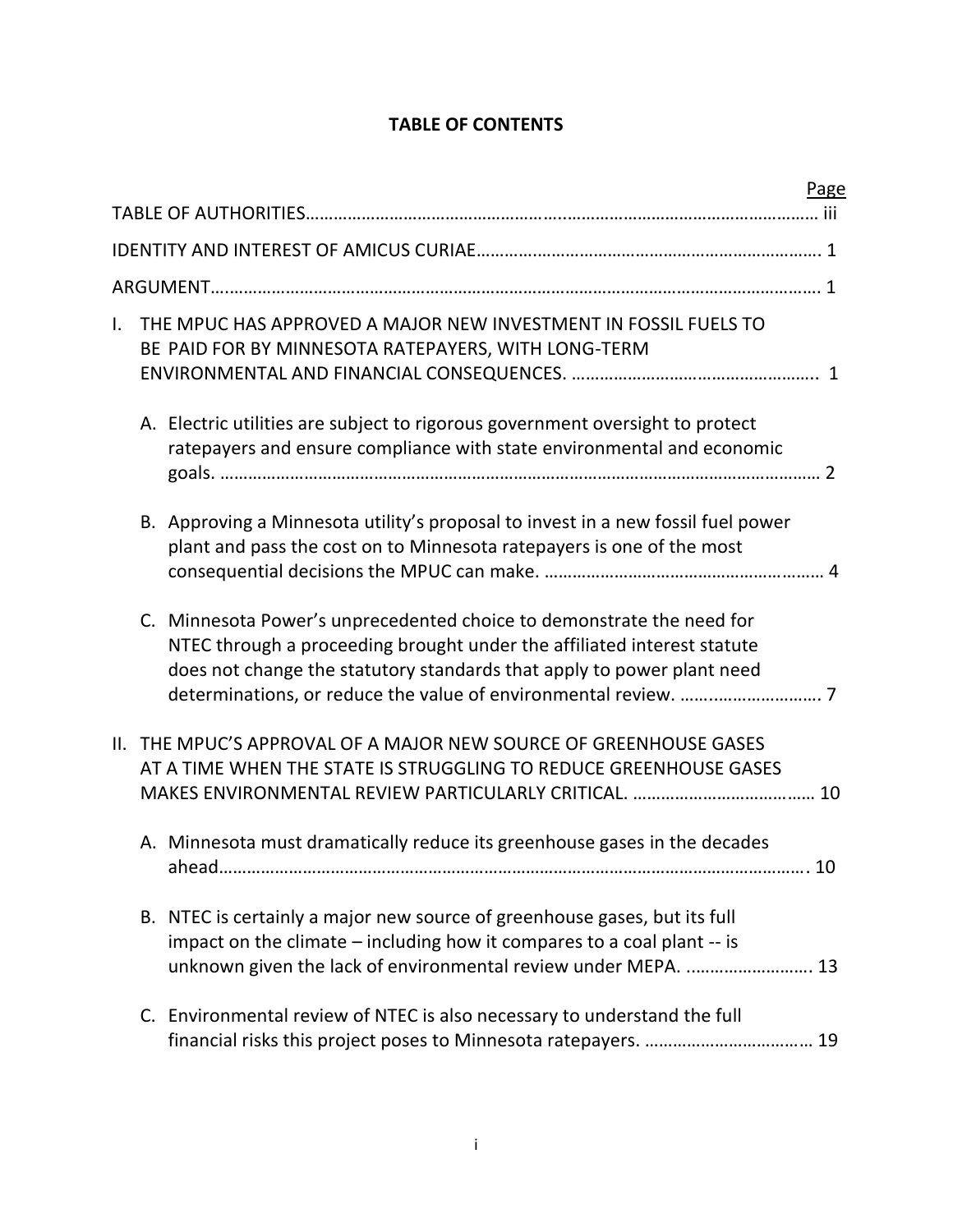| III. ENVIRONMENTAL REVIEW UNDER MEPA IS UNQUESTIONABLY TRIGGERED                                                                                                                                       |    |
|--------------------------------------------------------------------------------------------------------------------------------------------------------------------------------------------------------|----|
| IV. SINCE THE MPUC COULD HAVE REJECTED MINNESOTA POWER'S PROPOSAL<br>WITHOUT HAVING VIOLATED THE COMMERCE CLAUSE, IT CAN REVIEW THAT<br>PROPOSAL UNDER MEPA WITHOUT VIOLATING THE COMMERCE CLAUSE.  24 |    |
| V. THE MPUC'S FINDING THAT THE NTEC POWER PLANT IS NEEDED AND IN THE                                                                                                                                   | 24 |
| VI. UPHOLDING THE COURT OF APPEALS DECISION POSES NO THREAT TO                                                                                                                                         |    |
|                                                                                                                                                                                                        | 28 |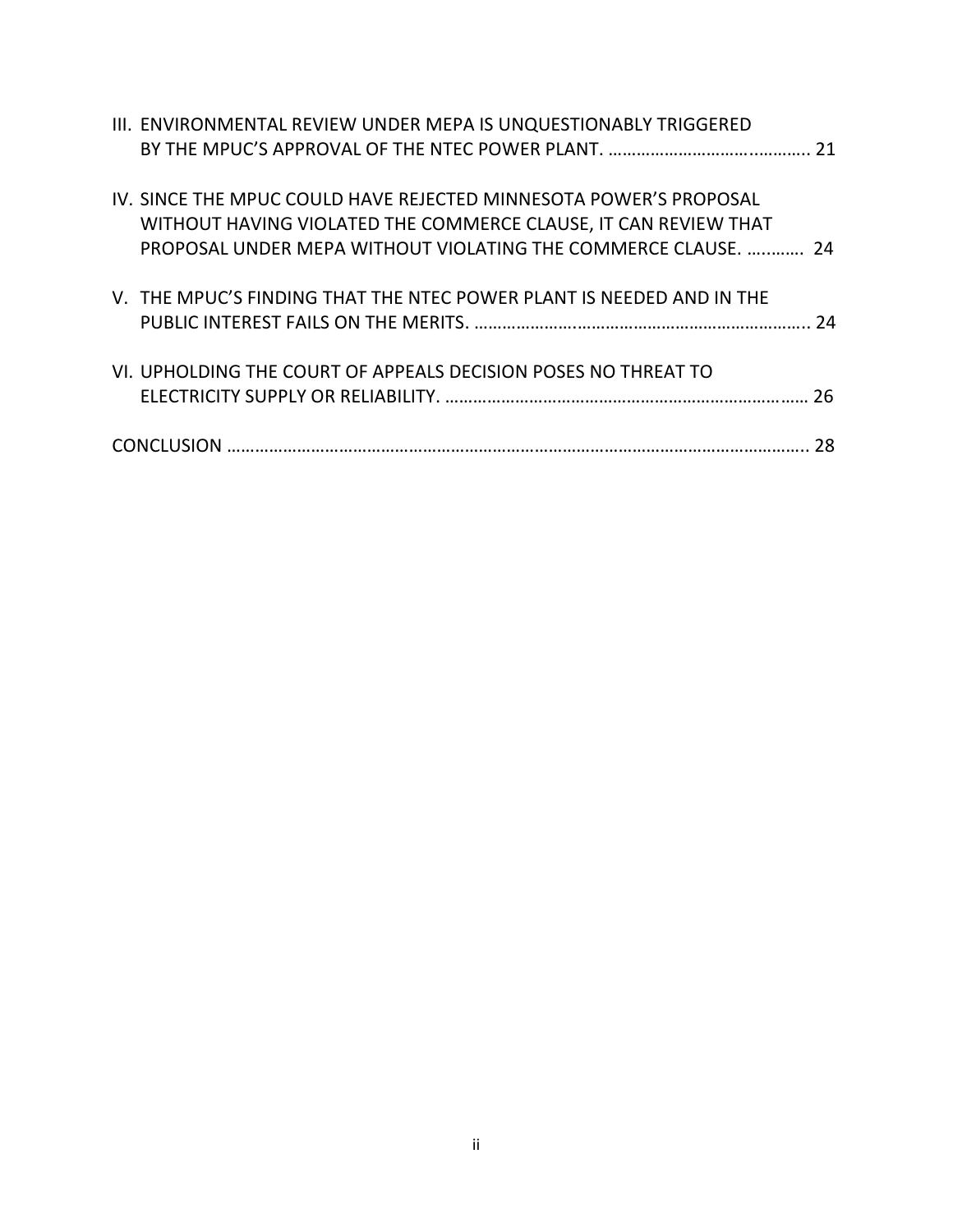# **TABLE OF AUTHORITIES**

# CASES:

| In re Enbridge Energy, 930 N.W. 2d 12 (Minn. App. 2019), rev. denied                  |  |
|---------------------------------------------------------------------------------------|--|
| In re Envtl. Assessment Worksheet for 33 <sup>rd</sup> Sale of State Metallic Leases, |  |
| 838 N.W.2d 212 (Minn. App. 2013), rev. denied (Minn. Nov. 26, 2013).  23              |  |
| Minnesotans for Responsible Recreation v. DNR, 651 N.W.2d 533                         |  |
| <b>RULES AND STATUTES:</b>                                                            |  |
|                                                                                       |  |
|                                                                                       |  |
|                                                                                       |  |
|                                                                                       |  |
|                                                                                       |  |
|                                                                                       |  |
|                                                                                       |  |
|                                                                                       |  |
|                                                                                       |  |
|                                                                                       |  |
|                                                                                       |  |
| OTHER:                                                                                |  |

| Alvarez, Ramon A., et al., "Assessment of methane emissions from the U.S. oil |  |
|-------------------------------------------------------------------------------|--|
| Conference of the Parties, Adoption of the Paris Agreement, Dec. 12, 2015.    |  |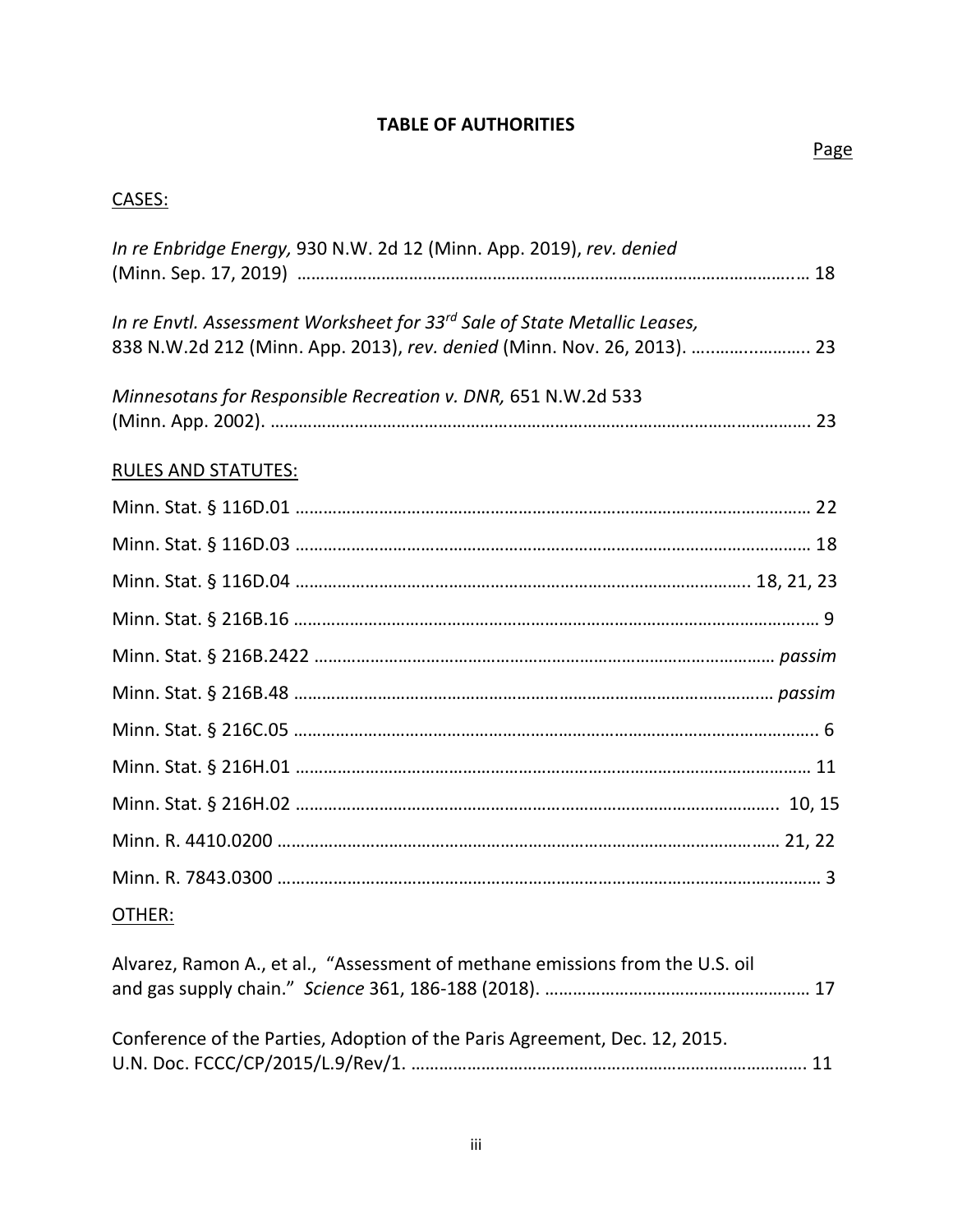| Congressional Budget Office, "Financial Condition of the U.S. Electric Utility                                                                                                                                                                        |
|-------------------------------------------------------------------------------------------------------------------------------------------------------------------------------------------------------------------------------------------------------|
| Environmental Protection Agency "Flight" (Facility Level Information on Greenhouse<br>Gases) Website: 2018 Greenhouse Gas Emissions from Large Facilities. 14, 15                                                                                     |
| Environmental Protection Agency, "EPA Proposes Updates to Air Regulations for<br>Oil and Gas to Remove Redundant Requirements and Reduce Burden,"                                                                                                     |
| Global Energy Institute, "New Chamber Analysis Quantifies Economic Risks of                                                                                                                                                                           |
| Intergovernmental Panel on Climate Change (IPCC), Summary for Policymakers. In                                                                                                                                                                        |
| Lavelle, Marianne, "Trump's Paris Climate Accord Divorce: Why It Hasn't Happened                                                                                                                                                                      |
| Minnesota Public Utilities Commission, In the Matter of the Proposed Adoption<br>of Rules Governing the Resource Planning Process for Electric Utilities, Minn. Rules,<br>Parts 7843.0100 to 7843.0600, Docket No. E-999/R-89-201. "Statement of Need |
| Minnesota Public Utilities Commission, In the Matter of Minnesota Power's 2015<br>Integrated Resource Plan, MPUC Docket No. E015/RP-15-690. Letter from                                                                                               |
| Mooney, Chris and Brady Dennis, "Obama administration announces historic new<br>regulations for methane emissions from oil and gas," Wash. Post, May 12, 2016.  19                                                                                    |
| Myhre, Gunnar et al., "Anthropogenic and Natural Radiative Forcing," in IPCC,                                                                                                                                                                         |
| O'Boyle, Michael, "Utility Investors Risk Billions in Rush to Natural Gas: Is It A                                                                                                                                                                    |
| Oil Change International, "Burning the Gas 'Bridge Fuel' Myth: Why Gas is Not                                                                                                                                                                         |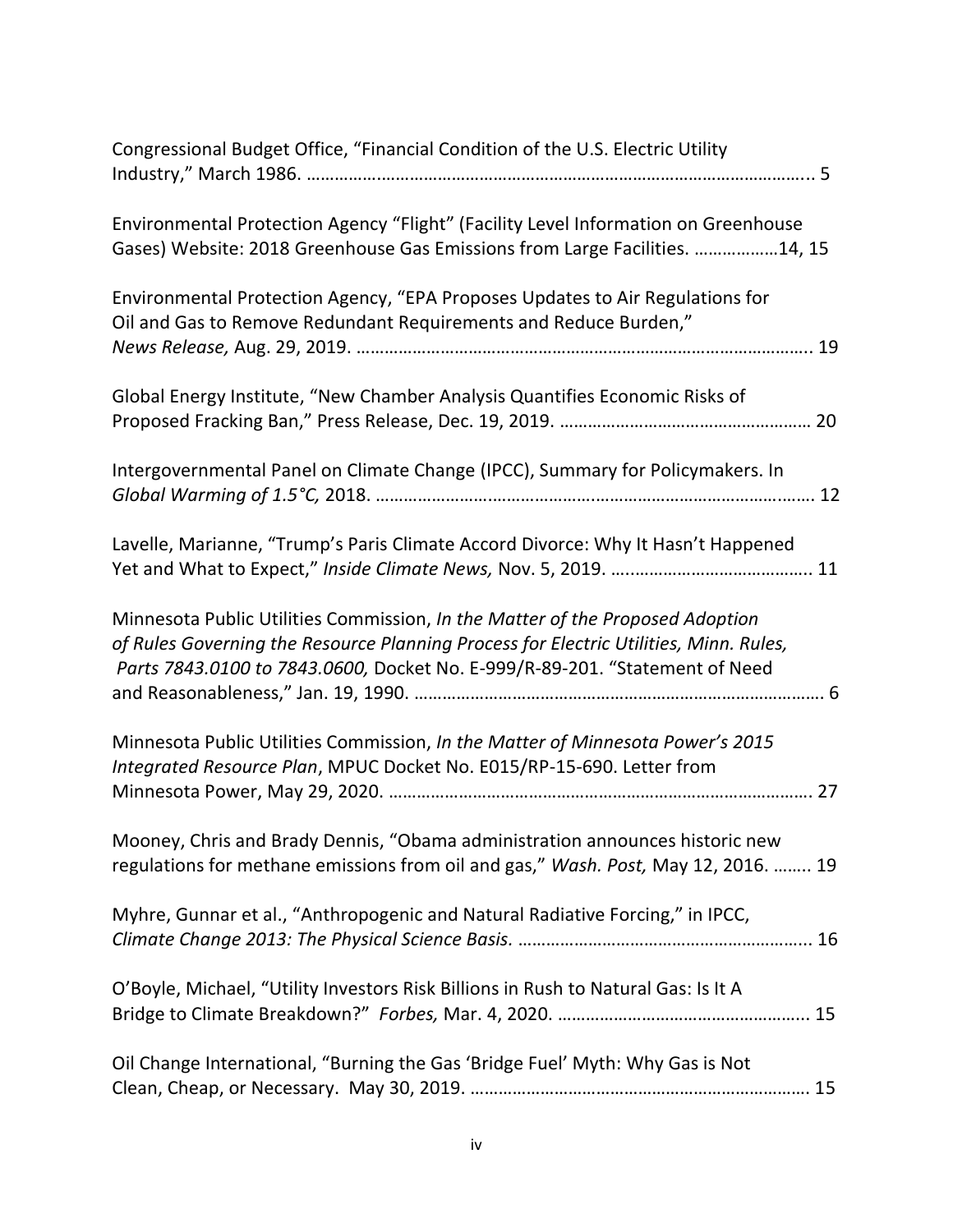| Plumer, Brad, "As Coal Fades in the U.S., Natural Gas Becomes the Climate            |  |
|--------------------------------------------------------------------------------------|--|
| Reuters, "Biden Climate Plan Would Spend \$2 Trillion in Bid to Boost Economy,"      |  |
| Vaughan, Adam, "Fracking wells in the US are leaking loads of planet-warming         |  |
| Zhang, Yuzhong, et al. "Quantifying methane emissions from the largest oil-producing |  |
| basin in the United States from space," Science Advances, 6; 17                      |  |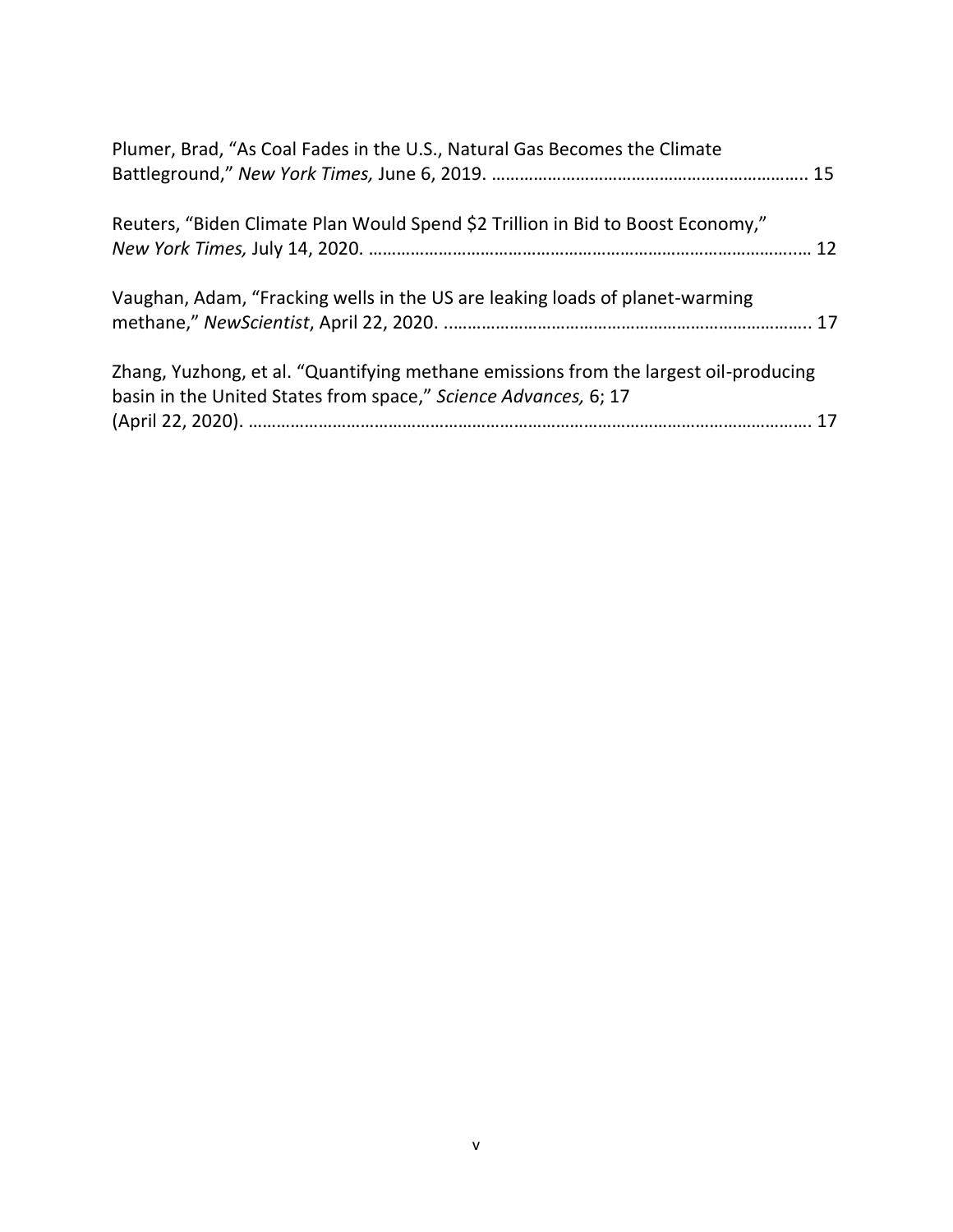#### **IDENTITY AND INTEREST OF AMICUS CURIAE**

Fresh Energy is a Minnesota non-profit organization whose mission is to provide clean energy policy solutions, advocacy, expertise and analysis. Fresh Energy is also a regular party in cases before the Minnesota Public Utilities Commission.<sup>1</sup>

### **ARGUMENT**

# **I. THE MPUC HAS APPROVED A MAJOR NEW INVESTMENT IN FOSSIL FUELS TO BE PAID FOR BY MINNESOTA RATEPAYERS, WITH LONG-TERM ENVIRONMENTAL AND FINANCIAL CONSEQUENCES.**

Minnesota has a vital interest in preventing major energy investment mistakes by its public utilities -- mistakes that threaten Minnesota's ratepayers, its economy, and the environment. The threat is particularly profound when a utility seeks to spend hundreds of millions of dollars on a new power plant and then pass that cost onto Minnesota ratepayers through it rates. The Minnesota Public Utilities Commission (MPUC) bears the responsibility of deciding what energy projects ratepayers will be required to pay for and, therefore, what energy projects Minnesota utilities actually build.

Appellants try to trivialize the MPUC's determination that the Nemadji Trail Energy Center (NTEC) is needed and in the public interest (its "need determination"), claiming the MPUC has merely approved business arrangements with an affiliate of

<sup>&</sup>lt;sup>1</sup> No counsel for a party authored this brief in whole or in part, nor has any person or entity other than Fresh Energy or its counsel made a monetary contribution to the preparation or submission of the brief.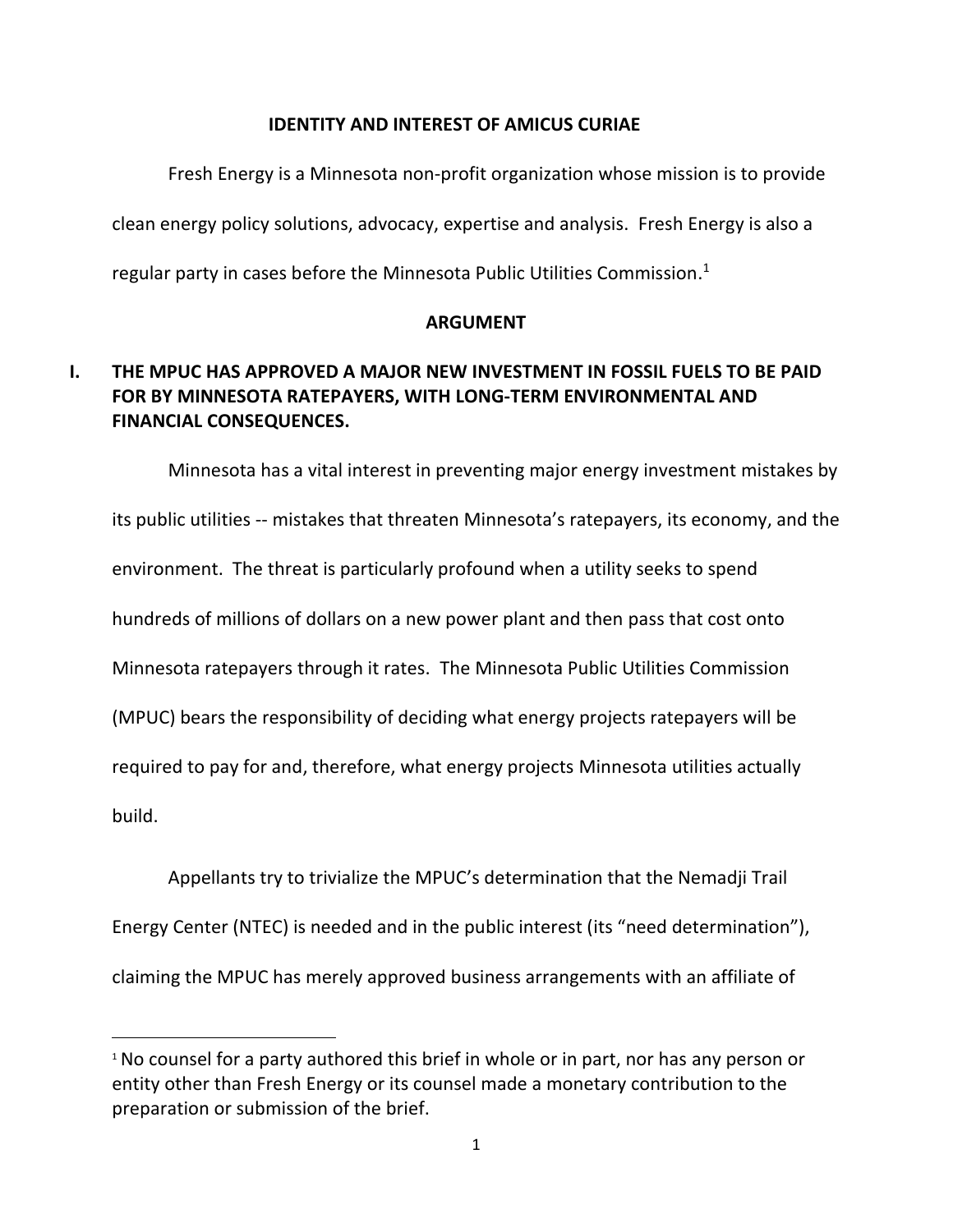Minnesota Power. The only reason Appellants can even try to portray the MPUC's approval of a new power plant in such an absurdly cramped fashion is because Minnesota Power chose to pursue this all-important need determination through a proceeding brought under the affiliated interest statute. Minn. Stat. § 216B.48.

However, Minnesota Power's use of this procedural side door rather than the process the legislature intended in no way changes the substantive legal standards the power plant had to meet for approval and rate recovery. It does not change the farreaching nature of MPUC's approval of NTEC, triggering decades of financial and environmental consequences. And it does not change the applicability of MEPA or the value of environmental review before making such a consequential decision.

The true nature and impact of the MPUC's decision is best understood in the broader context of the state laws governing utility resource acquisition.

# **A. Electric utilities are subject to rigorous government oversight to protect ratepayers and ensure compliance with state environmental and economic goals.**

Public utilities like Minnesota Power are subject to vastly more rigorous

government oversight than other private entities, and for good reason. The state grants a utility an exclusive right to provide a vital service to customers within a defined service territory, sheltering the utility from competition from other would-be service providers. In exchange for this monopoly right, and as a substitute for the discipline of market competition, the state steps in to ensure that the utility charges its customers just and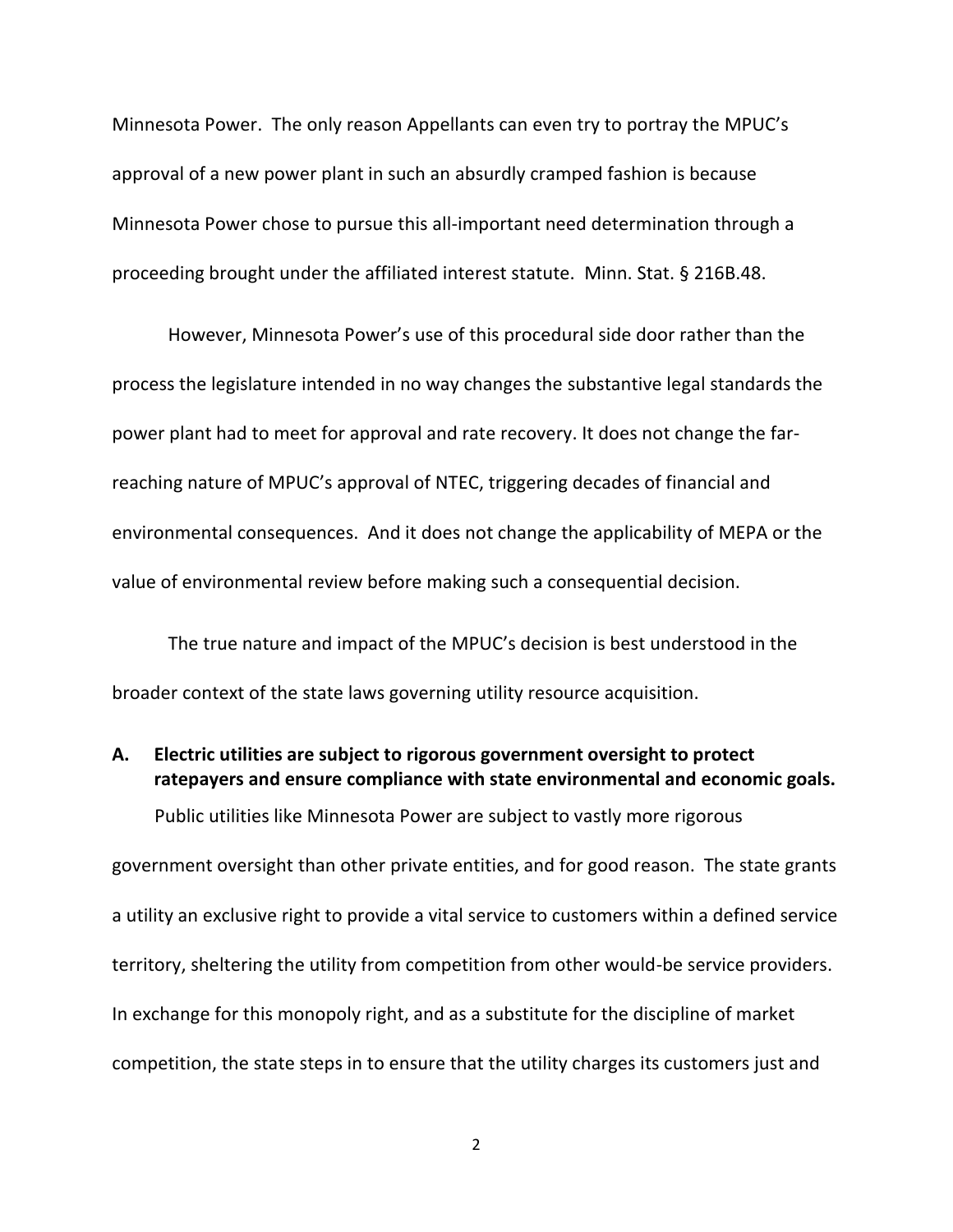reasonable rates, provides reliable and quality service, and – particularly in the case of electric utilities -- complies with state's broader environmental and economic goals.

No other type of private enterprise is subject to the comprehensive and hands-on government oversight given to the various types of public utilities. That oversight includes assessing whether the utility's major long-term investments are in the public interest and thus whether their captive customers will pay for them. The electricity bill payments made by Minnesota's ratepayers may be seen as a vast river of money flowing to utilities; the MPUC must decide where that river flows and prevent it from flowing toward resources that fail to comply with state policy.

Ensuring that public electric utilities make resource choices in the public interest demands a long-term perspective because power plants take years to build and are meant to run for decades. Minnesota, like many states, therefore requires utilities to prepare detailed Integrated Resource Plans (IRPs). Minn. Stat. § 216B.2422. IRPs must be submitted every two years, and they must forecast power demand during the following fifteen years, setting forth the mix of electric generating resources the utility plans to use to meet that demand. Minn. R. 7843.0300, subp. 2.

IRPs are conducted using sophisticated computer models, into which utilities put a multitude of assumptions about the cost and availability of a wide range of resource options. IRPs are typically the subject of lengthy and detailed proceedings that allow the MPUC, ratepayers, environmental and consumer advocates, and other stakeholders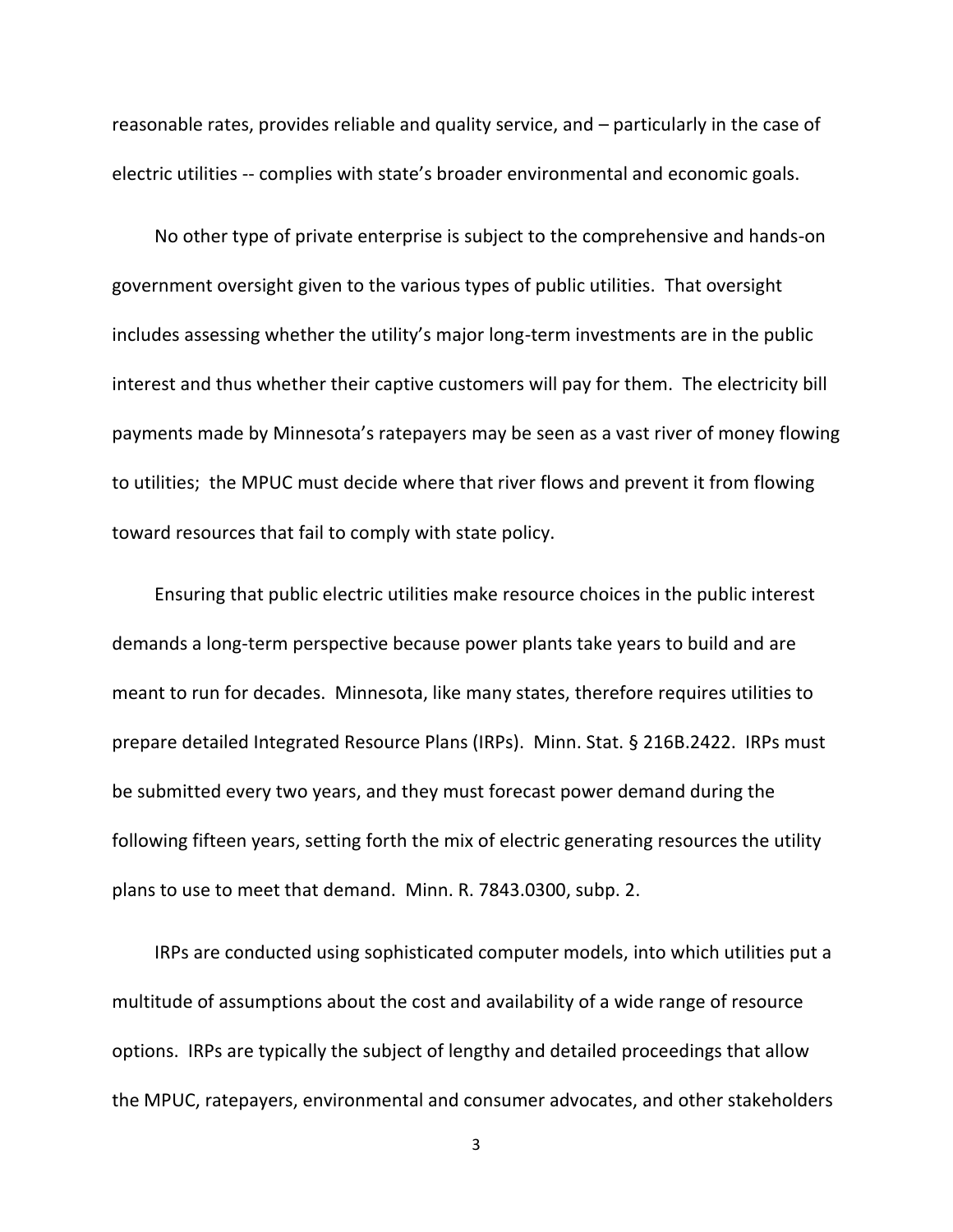and agencies to scrutinize and challenge those assumptions, and even submit their own modeling using different assumptions. As the MPUC has stated, the facts on which a resource decision depends "all require the kind of careful judgment that sharpens with exposure to the views of engaged and knowledgeable stakeholders." (MPUC Add. 54).

Minnesota law explicitly makes the IRP process a vehicle for ensuring compliance with critical state energy and environmental policies. For example, the IRP law requires utilities' plans to discuss the costs of and barriers to achieving the state's greenhouse gas (GHG) reduction goals. Minn. Stat. § 216B.2422, subd. 2c. It requires utilities to include a plan for meeting 50 to 75% of all its energy needs from both new and refurbished facilities through conservation and renewable energy. Minn. Stat. § 216B.2422, subd. 2(c). And it mandates the consideration of environmental and socioeconomic costs in energy planning. Minn. Stat. § 216B.2422, subd. 3.

# **B. Approving a Minnesota utility's proposal to invest in a new fossil fuel power plant and pass the cost on to Minnesota ratepayers is one of the most consequential decisions the MPUC can make.**

What a utility must demonstrate to win the MPUC's approval of a new fossil fuel power plant is a particular focus in state law. Power plants represent enormous longterm capital investments; Minnesota Power's share of NTEC's capital costs is over \$350 million. (R. 6139). With an operating lifetime of decades, such a plant locks in many years of pollution and the financial risks of hard-to-predict fuel and regulatory costs. If such costs exceed expectations the plant could end up operating at a loss or have to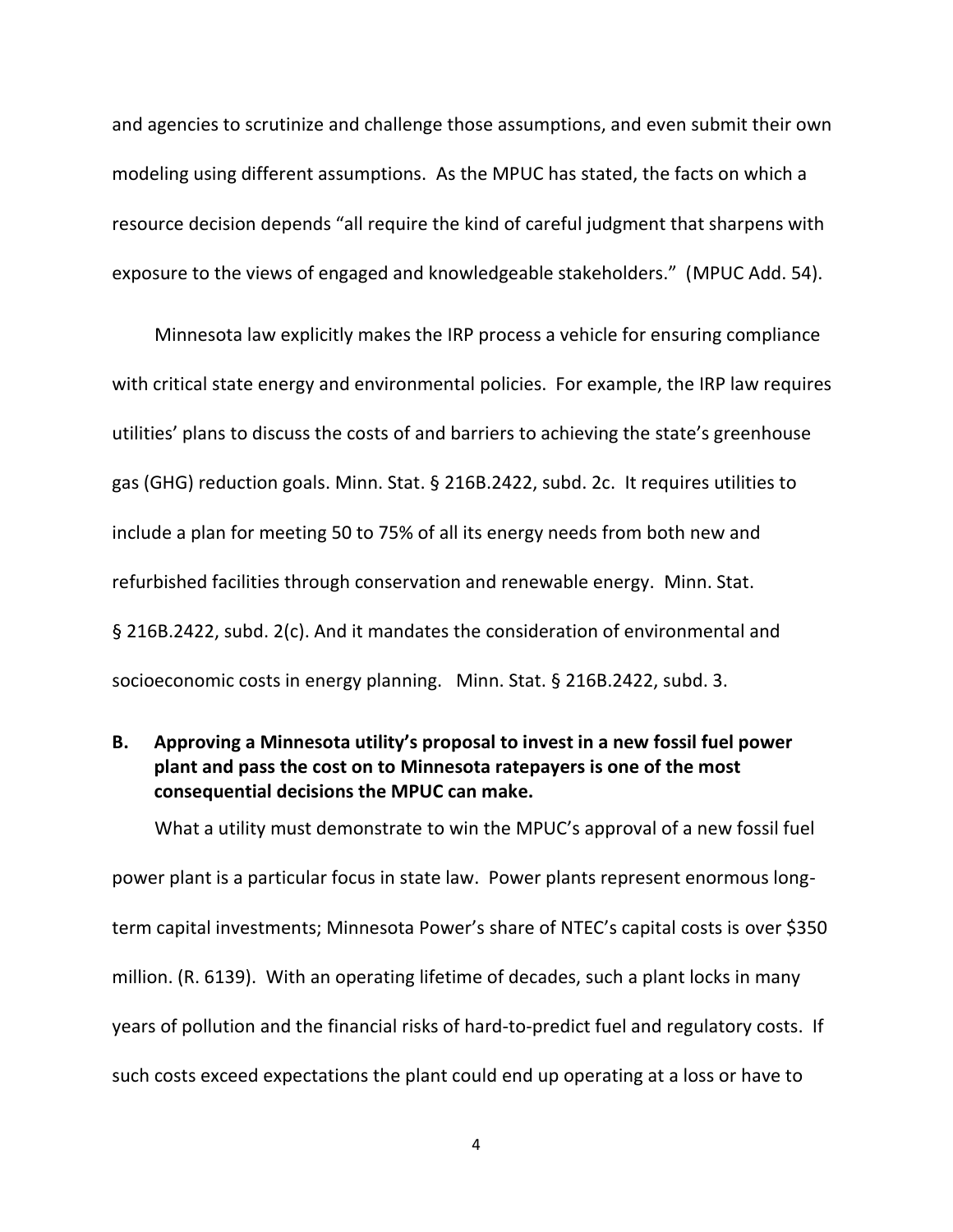close prematurely, becoming a costly stranded asset. Indeed, changing economic conditions or new environmental policies could even force the abandonment of a power plant before construction is complete.

History illustrates the financially ruinous consequences of utilities taking the wrong power plant investment path. In the 1970s, U.S. electric utilities launched a power plant building spree that would prove disastrous to both ratepayers and the industry. Utilities, having overestimated electricity demand and underestimated the costs of building power plants, ended up cancelling 97 nuclear plants and 75 coal plants between 1974 and 1984; many plants had already been under construction, and sunk costs for the cancelled nuclear plants alone amounted to \$10 billion.<sup>2</sup> Many other plants were completed but turned out to be unnecessary to meet demand, amounting to costly excess capacity on the books of the utilities.

Utilities urged regulators to let them charge ratepayers for the losses caused by abandoned plants and excess capacity, and ratepayers did bear many of these losses; electric rates increased three-fold between 1972 and 1984. Utilities also bore some of the losses, leading to financial turmoil within the industry.<sup>3</sup> One goal of resource planning is to avoid such costly mistakes. In the MPUC's 1990 Statement of Need and

<sup>&</sup>lt;sup>2</sup> Congressional Budget Office, "Financial Condition of the U.S. Electric Utility Industry," March 1986, p. 11-12. [https://www.cbo.gov/sites/default/files/99th-congress-1985-](https://www.cbo.gov/sites/default/files/99th-congress-1985-1986/reports/doc10b-entire_1.pdf) [1986/reports/doc10b-entire\\_1.pdf](https://www.cbo.gov/sites/default/files/99th-congress-1985-1986/reports/doc10b-entire_1.pdf)

<sup>&</sup>lt;sup>3</sup> Id., p. 9-14.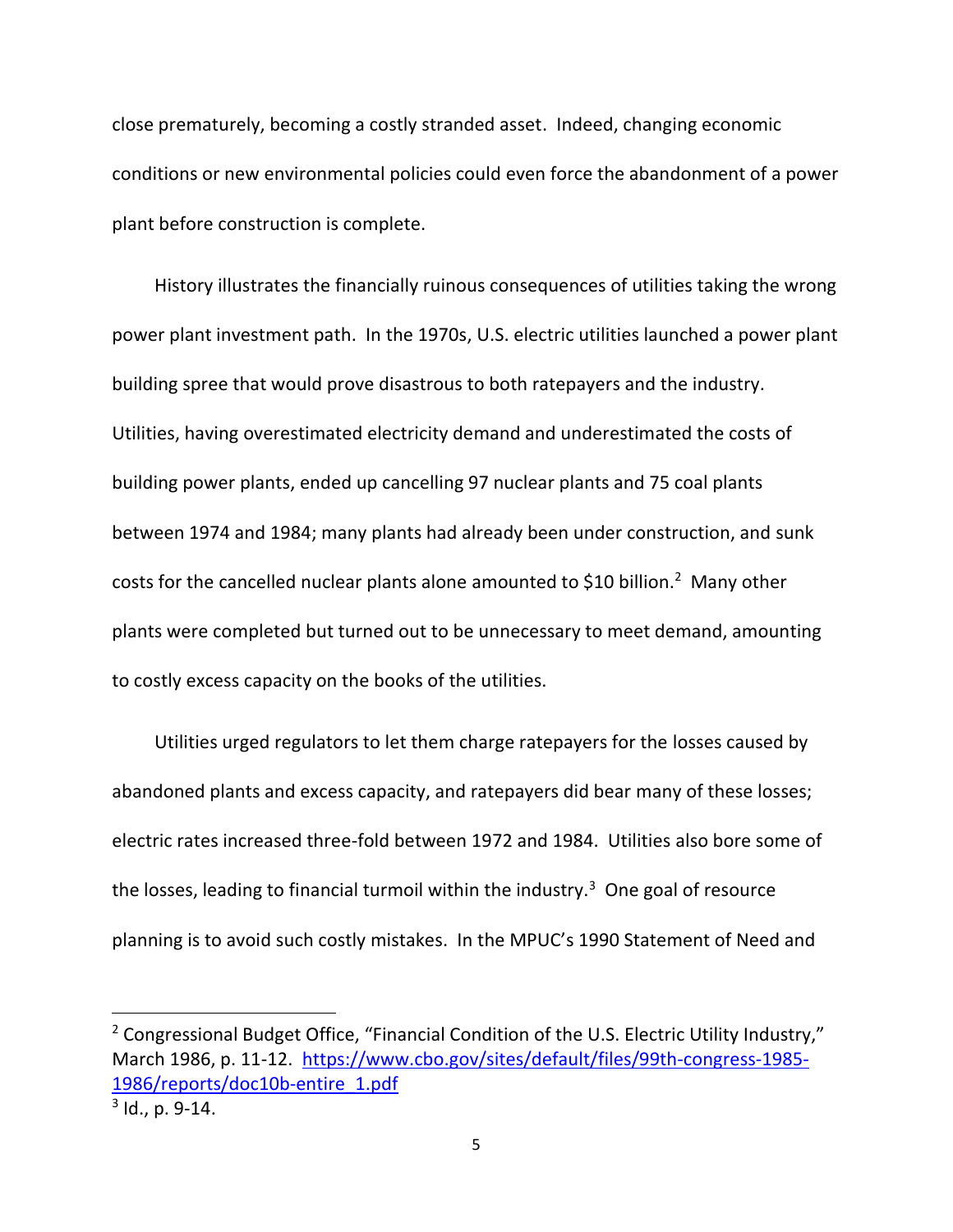Reasonableness supporting the original adoption of its resource planning rule, the MPUC specifically cited the "[p]lanning errors across the United States [that] have translated into billions of dollars of plant disallowances and/or rate increases."<sup>4</sup>

Resource planning also advances the state's renewable energy goals. Minnesota law declares the state's "vital interest" in promoting energy efficiency, renewable energy, and effective energy forecasting and planning. Minn. Stat. § 216C.05. Minnesota's resource planning law manifests this vital interest by expressly preferring renewables over fossil fuels. The MPUC may approve a new nonrenewable plant like NTEC only if the utility has demonstrated that a renewable energy facility is "not in the public interest," and *only then* is the utility allowed to recover the costs for such a plant from ratepayers. Minn. Stat. § 216B.2422, subd. 4.

This is why the MPUC's decision approving NTEC was so critical for Minnesota Power, and why the utility repeatedly indicated that the project depended upon the MPUC's determination. (MCEA Br. 14-16). The MPUC did not merely approve a business relationship, with no environmental consequences, as the Appellants claim. (MP Br. 7, 25; MPUC Br. 12). It approved an agreement allowing a Minnesota utility to build and run a new power plant (under Minn. Stat. § 216B.48), and more importantly, it

<sup>4</sup> Minnesota Public Utilities Commission, *In the Matter of the Proposed Adoption of Rules Governing the Resource Planning Process for Electric Utilities, Minn. Rules, Parts 7843.0100 to 7843.0600,* Docket No. E-999/R-89-201. "Statement of Need and Reasonableness," Jan. 19, 1990, p. 21. <https://www.leg.state.mn.us/archive/sonar/SONAR-01617.pdf>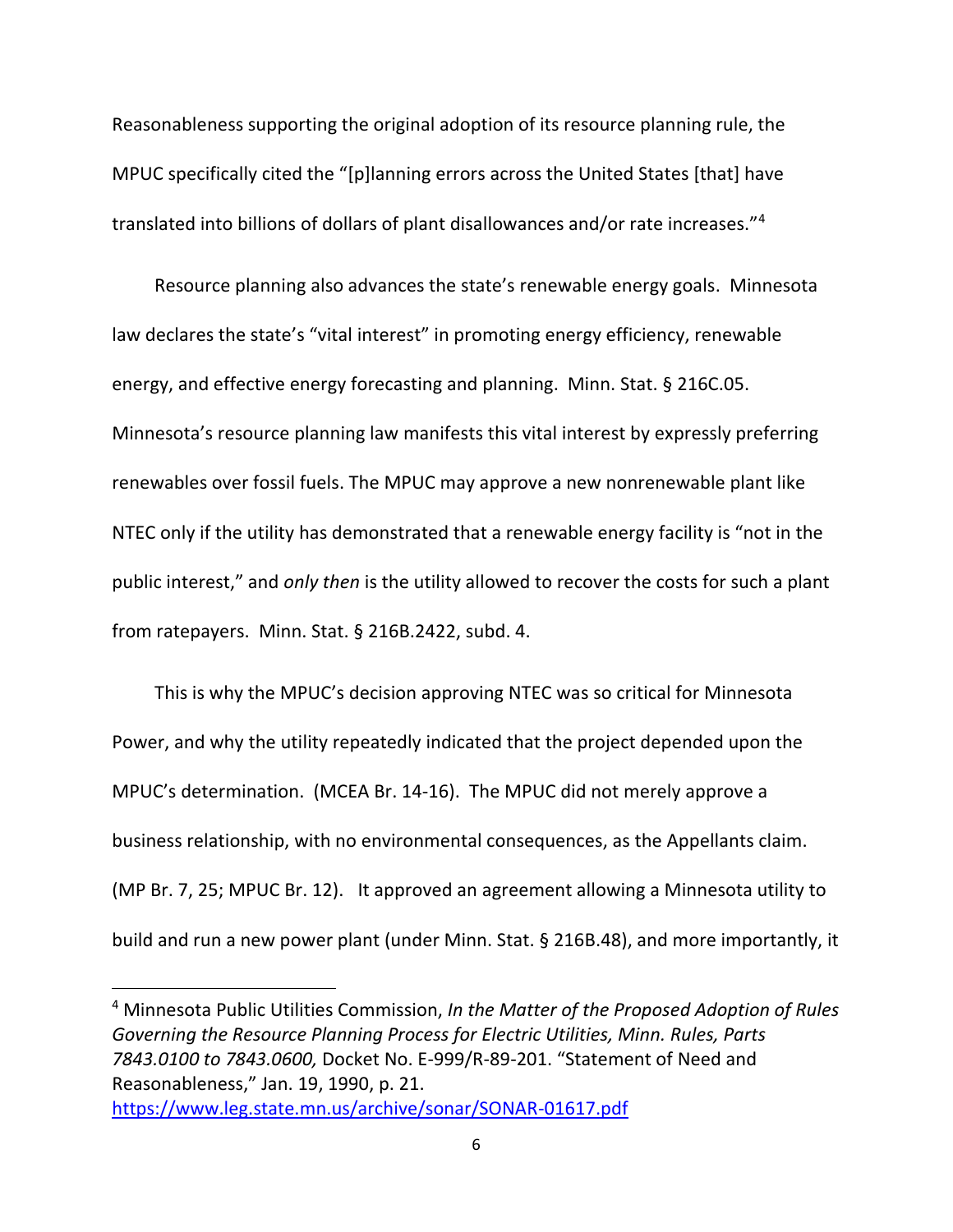made the need and public interest determinations necessary to eventually allow hundreds of millions of dollars to flow from Minnesota ratepayers to Minnesota Power to pay for the plant.<sup>5</sup> Minn. Stat. § 216B.2422, subd. 4.

**C. Minnesota Power's unprecedented choice to demonstrate the need for NTEC through a proceeding brought under the affiliated interest statute does not change the statutory standards that apply to power plant need determinations, or reduce the value of environmental review.** 

In its 2015 IRP, Minnesota Power proposed adding new natural gas combined-cycle generation to its resource mix by 2024. In its order approving and modifying the 2015 IRP, the MPUC declined to establish any presumption in favor of this proposed gas generation. Instead, it ordered the utility to include in its next resource plan "a full analysis of all alternatives to natural gas." (MPUC Add. 61).

Minnesota Power could and should indeed have sought the MPUC's approval of NTEC in its next resource plan, as part of the "full analysis" the MPUC ordered and using the comprehensive process the legislature intended for such critical need determinations. (MPUC Add. 61). It could have then, in a separate or consolidated docket, requested MPUC approval under the affiliated interest statute of its contracts with its affiliate, South Shore Energy LLC. That separate analysis would have focused on the narrow and distinct issue of ensuring these agreements did not inappropriately use

<sup>&</sup>lt;sup>5</sup> Specifically, the MPUC finds in Attachment A to its order that "the capital costs approved in this docket . . . used in the Strategist modeling . . . will be the starting point for review in the rate case, and recovery of any higher costs would require MP to support that it is reasonable to charge the costs to its ratepayers." (R. 13269).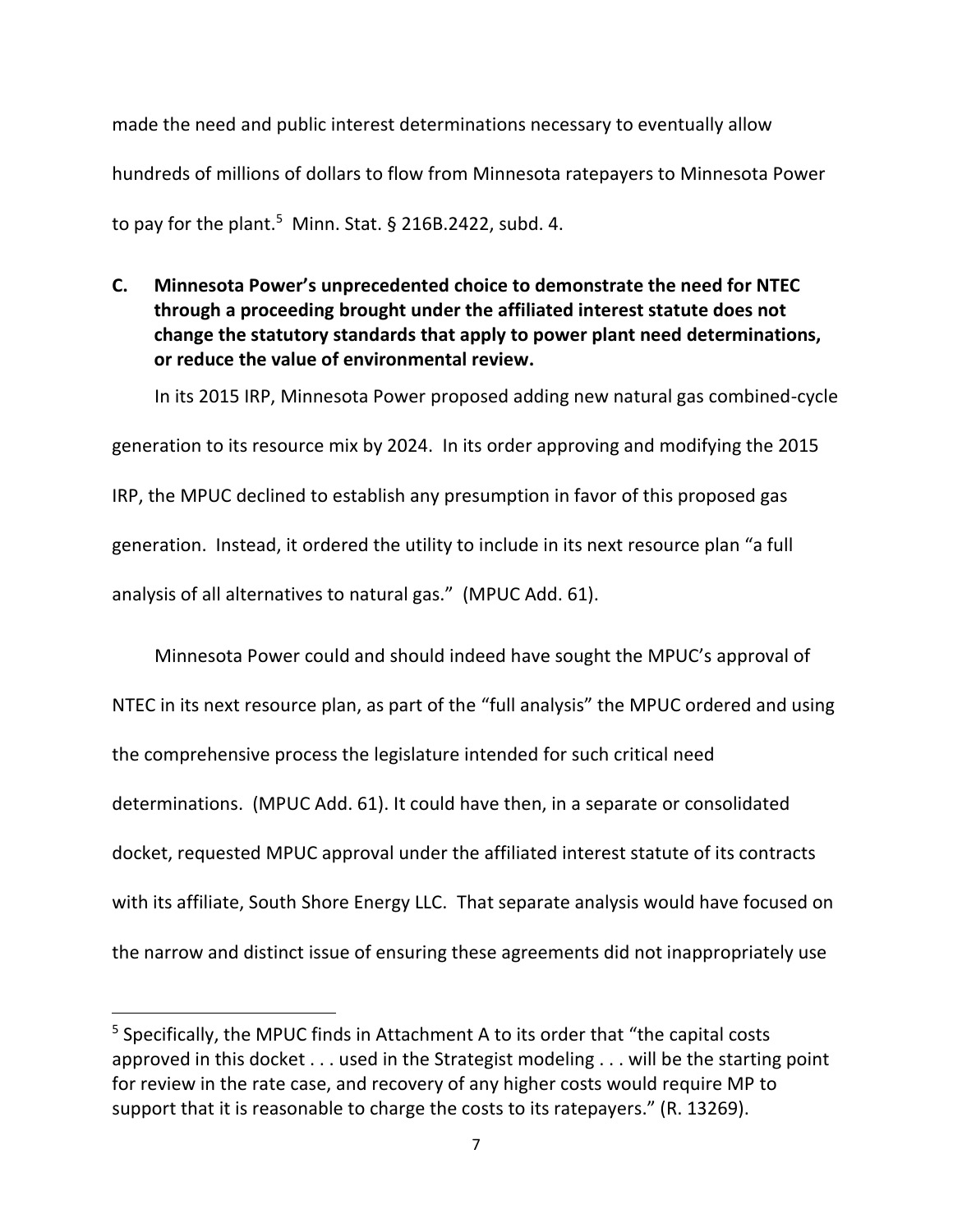ratepayer money to subsidize an affiliated entity. It is worth noting that South Shore is merely a shell corporation with no employees, and no financial statements, created to comply with Wisconsin's in-state ownership law. (R. 7123). Minnesota Power acknowledges that while South Shore is the named owner of NTEC, "all indicia of control and responsibility of [NTEC] will reside with Minnesota Power on the same basis as if the asset were owned by Minnesota Power." (R. 10579).

Minnesota Power, for whatever reason, chose not to take this path. Instead, it pursued the MPUC's crucial determination that NTEC was needed and in the public interest through a proceeding nominally just about the affiliated interest agreements. Stakeholders asked the MPUC to reject Minnesota Power's procedural choice, which had the effect of limiting the range of resources to which NTEC was compared. (R. 1745-1747). One Commissioner described the utility's approach as trying to "bootstrap a whole process under the affiliated agreement statute." (R. 1833). Ultimately, the MPUC agreed to create a new process "out of thin air, which we can apparently do because you [Minnesota Power] want us to," in the words of the same Commissioner. (R. 1837).

The vast majority of this new, "out of thin air" proceeding -- including the testimony, hearings, deliberation, and order – focused not on the terms of the affiliated interest agreements, but on what the MPUC itself called the "ultimate issue" of whether NTEC was needed and reasonable. (R. 1774). The MPUC then imported the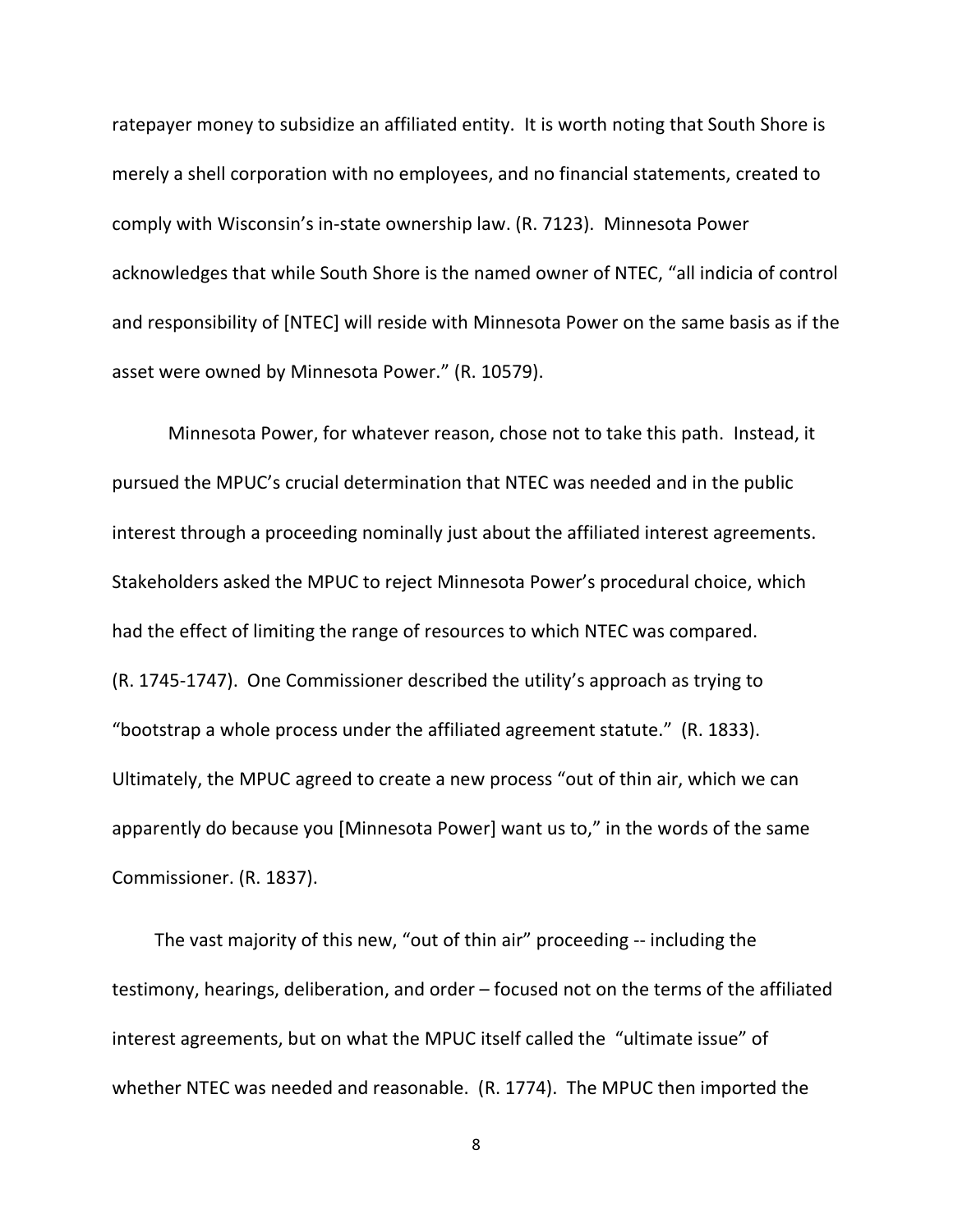standards that normally apply to need determinations from other statutory proceedings, packing them into the requirement that a project be "reasonable and consistent with the public interest" under the affiliated interest statute. Minn. Stat. § 216B.48, subd. 3; (R. 13245). This included importing the requirement under Minn. Stat. § 216B.2422, subd. 4, that Minnesota Power demonstrate that a renewable alternative is not in the public interest, without which Minnesota Power is barred from recovering its NTEC costs from ratepayers under Minn. Stat. § 216B.16. $6$ 

To be clear, the question of the affiliated interest agreements was also raised and decided. Minnesota Power needed those agreements to be approved by the MPUC to make them valid, and they were indeed approved. Minn. Stat. § 216B.48, subd. 3; (R. 013263). This includes the agreements that allow Minnesota Power to actually construct and run the NTEC plant, and this approval alone would trigger environmental review under MEPA, even if the MPUC had not also made the need determination that makes the whole project possible. However, the issue of the affiliated interest agreements was by no means the main event in this docket.

 $6$  Oddly, Minnesota Power argues that the Commission did not "apply" § 216B.2422, subd. 4, to this matter but merely used it "by analogy." (MP Br. 31). If the Court agrees that § 216B.2422 was not actually applied, it raises questions about whether a need determination has actually been made. At the very least, Minnesota Power cannot claim to have gained the "regulatory certainty" it was seeking in this proceeding. (R. 1835, 6139). Rate recovery for its NTEC costs would have to be denied unless and until it could make the necessary showing in a future proceeding.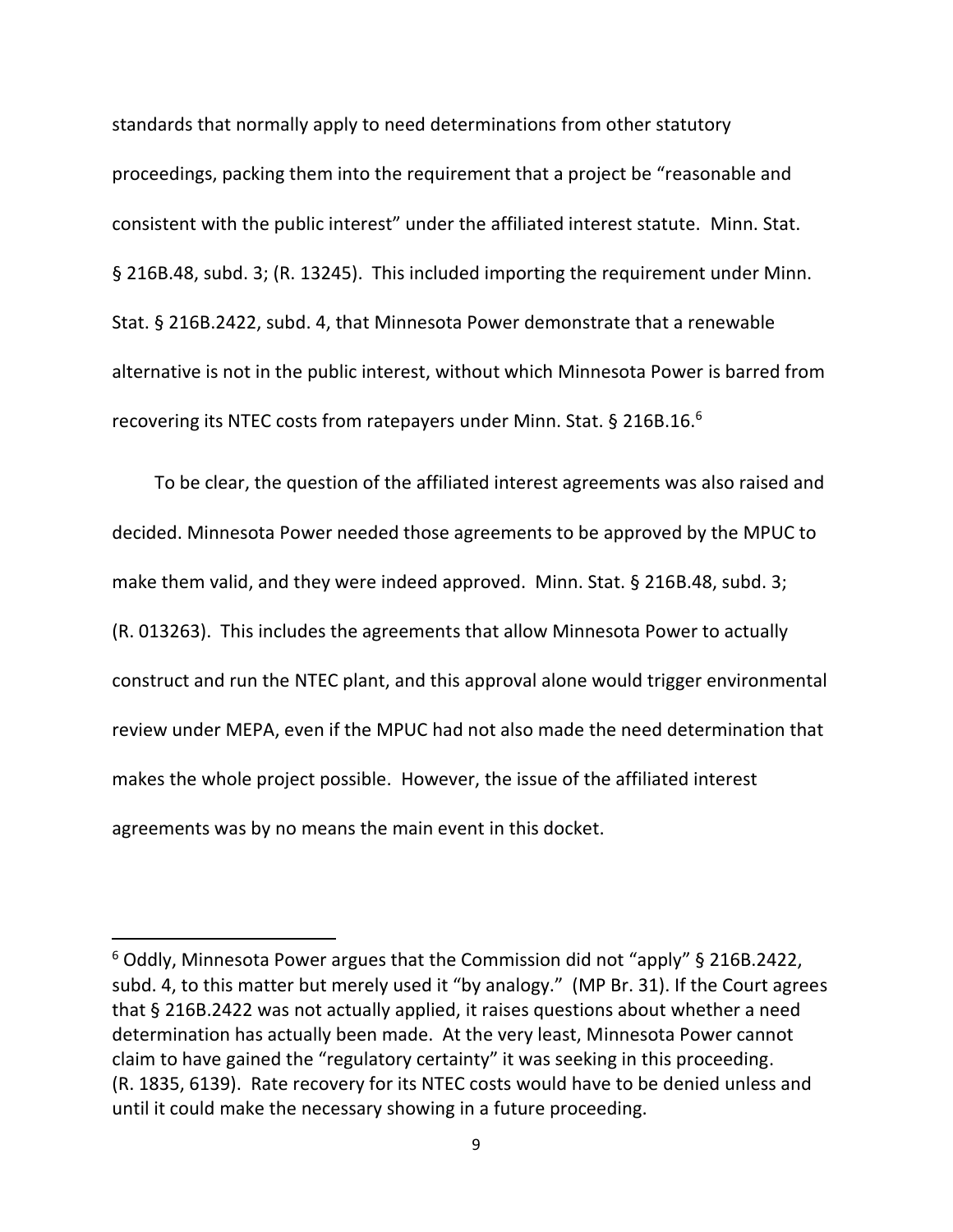Now, Appellants are making the audacious claim that MEPA review is not required because the affiliated interest statute is narrowly concerned only with the business relationship between affiliates, not about anything with environmental consequences. (MP Br. 7, 25; MPUC Br. 12). This argument rests on a profound mischaracterization of the MPUC's action. Appellants are asking this Court to ignore that fact that – whatever the docket before the MPUC was entitled – this was a proceeding through which the MPUC approved a major new power plant, and it did so without prior review under MEPA of this plant's large and lasting environmental impacts.

# **II. THE MPUC'S APPROVAL OF A MAJOR NEW SOURCE OF GREENHOUSE GASES AT A TIME WHEN THE STATE IS STRUGGLING TO REDUCE GREENHOUSE GASES MAKES ENVIRONMENTAL REVIEW PARTICULARLY CRITICAL.**

## **A. Minnesota must dramatically reduce its greenhouse gases in the decades ahead.**

The approval of Minnesota Power's investment in NTEC is all the more momentous given that the state and the rest of the world are faced with the unprecedented challenge of figuring out how to dramatically reduce their greenhouse gas emissions in the next few decades. In 2007, Minnesota adopted what were then aggressive greenhouse gas reduction goals: to cut the statewide emissions by at least 15% by 2015, by at least 30% by 2025, and by at least 80% by 2050 (all relative to 2005 levels). Minn. Stat. § 216H.02, subd. 1. However, Minnesota is not on track to meet these goals; by 2017 it had reduced statewide emissions by only about 4% from 2005 levels. (R. 4304).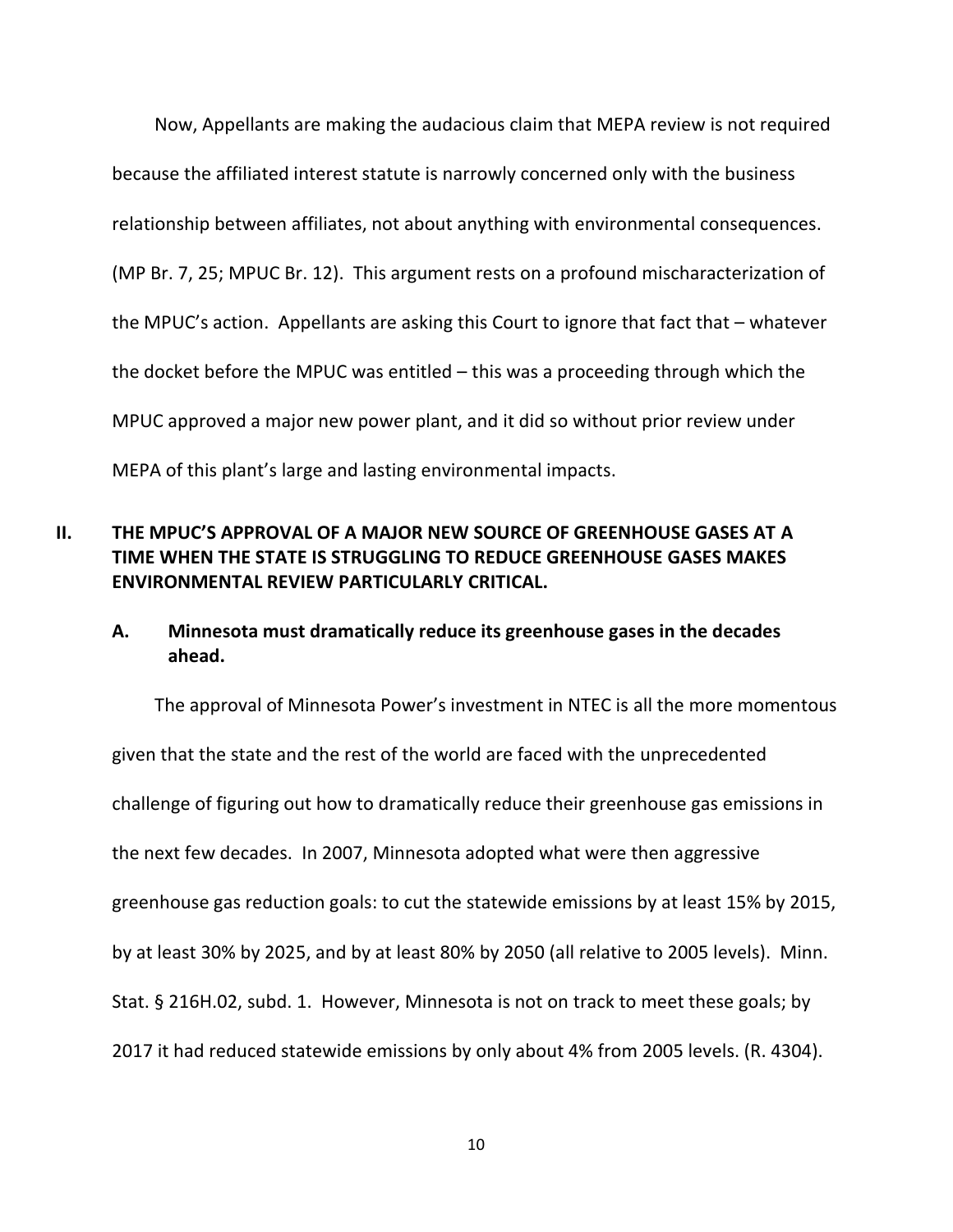The state's greenhouse gas reduction law explicitly includes in the definition of "statewide greenhouse gas emissions" the pollution emitted from the generation of power "imported from outside the state and consumed in Minnesota." Minn. Stat. § 216H.01, subd. 2. This makes sense because Minnesota's energy consumption and investment choices have exactly the same impact on the global climate and on Minnesota's own climate regardless of where a power plant is located.

After Minnesota adopted these emission reduction targets, the United States and the other nations of the world agreed to pursue much more aggressive climate protection goals. In the Paris Agreement,<sup>7</sup> negotiated in 2015 under the United Nations' Framework Convention on Climate Change, nations agreed to hold the increase in global temperatures to "well below 2°C above pre-industrial levels and to pursue efforts to limit the temperature increase to 1.5°C above pre-industrial levels."<sup>8</sup> In 2018, the Intergovernmental Panel on Climate Change (IPCC) delivered its official report indicating that to have a reasonable chance of limiting warming to the much safer target of 1.5°C,

[https://insideclimatenews.org/news/04112019/trump-pull-out-paris-climate](https://insideclimatenews.org/news/04112019/trump-pull-out-paris-climate-agreement-timing-rules)[agreement-timing-rules](https://insideclimatenews.org/news/04112019/trump-pull-out-paris-climate-agreement-timing-rules)

<sup>&</sup>lt;sup>7</sup> While the Trump administration is in the process of withdrawing the U.S. from the Paris Agreement, that process is a long one and will not be final until November of 2020; the US can return to the Paris Agreement with thirty days notice and Joe Biden has announced plans to return the U.S. to the Agreement if elected. Marianne Lavelle, "Trump's Paris Climate Accord Divorce: Why It Hasn't Happened Yet and What to Expect," *Inside Climate News,* Nov. 5, 2019.

<sup>8</sup> Conference of the Parties, Adoption of the Paris Agreement, Dec. 12, 2015. U.N. Doc. FCCC/CP/2015/L.9/Rev/1, p. 22, Article 2, paragraph 1(a). <https://unfccc.int/resource/docs/2015/cop21/eng/l09r01.pdf>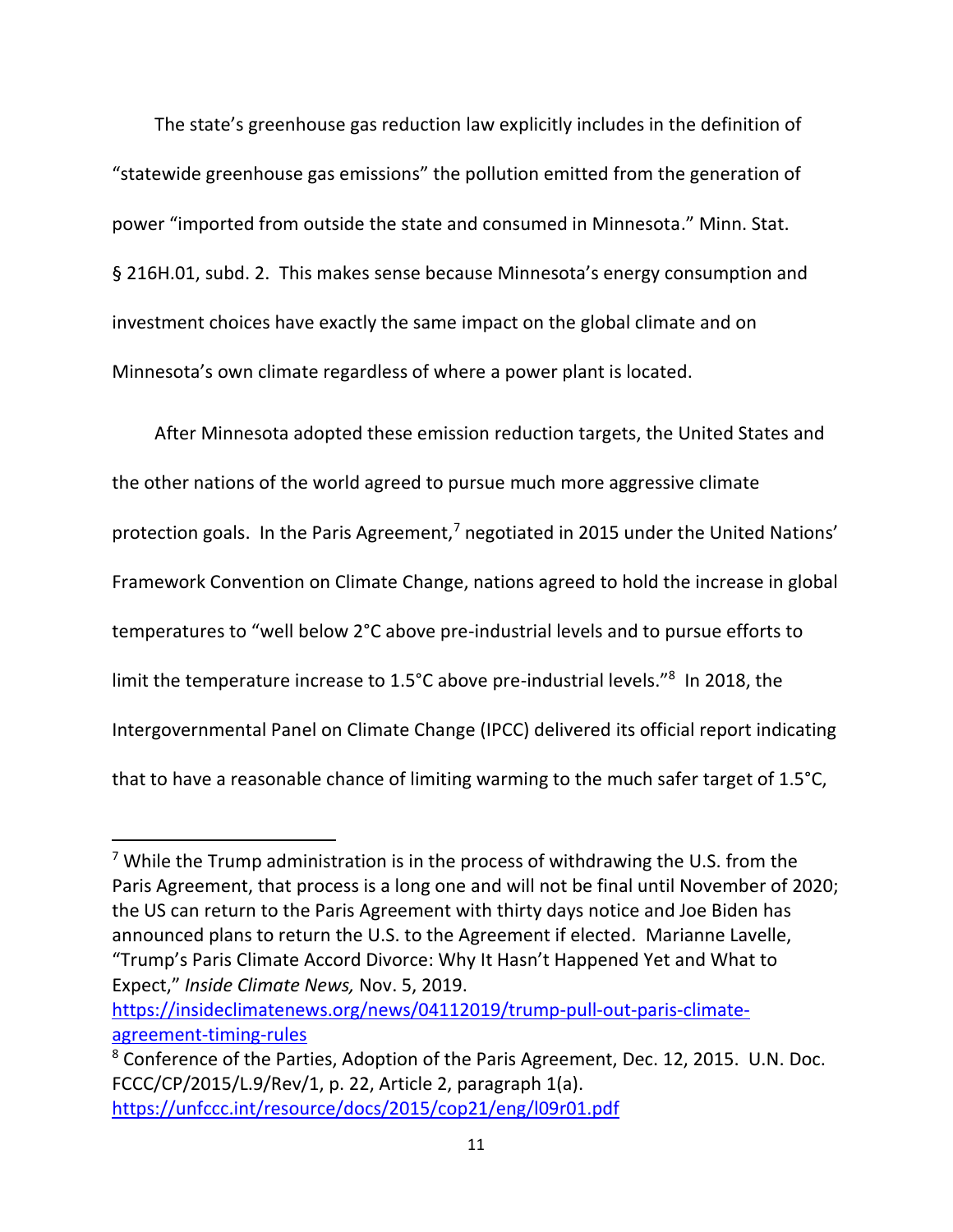the world must reduce greenhouse gas emissions by about 45% from 2010 levels by 2030 and reach net-zero emissions by 2050. To have a reasonable chance of keeping warming below 2°C, emissions must be cut by 25% by 2030 and net-zero emissions must be achieved by 2070.<sup>9</sup>

Both Minnesota's emission reduction targets and those that the IPCC says are needed to achieve the goals of the Paris Agreement refer to economy-wide reductions. Scenarios for achieving these reduction targets in a least-cost way routinely assume much deeper reductions in the electricity sector. (R. 4306, 4310). Its integrated nature and the existence of carbon-free means of generating power make it easier and cheaper to reduce emissions from the power sector than from many other sectors.

Notably, the climate plan recently announced by Democratic presidential nominee Joe Biden aims to achieve net-zero emissions in the U.S. by 2050, but it aims to achieve *carbon-free emissions from the electric grid by 2035*. 10 The NTEC plant is scheduled to come online in 2024 (R. 11388); if actually built, by this schedule NTEC would be only eleven years old by the time the U.S. electric grid needs to be carbon-free according to the plan of the Democratic nominee for president.

<sup>9</sup> IPCC, Summary for Policymakers. In *Global Warming of 1.5°C,* 2018*.* p. 12, para. C.1. [https://www.ipcc.ch/site/assets/uploads/sites/2/2019/05/SR15\\_SPM\\_version\\_report\\_L](https://www.ipcc.ch/site/assets/uploads/sites/2/2019/05/SR15_SPM_version_report_LR.pdf) [R.pdf](https://www.ipcc.ch/site/assets/uploads/sites/2/2019/05/SR15_SPM_version_report_LR.pdf)

<sup>10</sup> Reuters, "Biden Climate Plan Would Spend \$2 Trillion in Bid to Boost Economy," *New York Times,* July 14, 2020.

[https://www.nytimes.com/reuters/2020/07/14/us/politics/14reuters-usa-election](https://www.nytimes.com/reuters/2020/07/14/us/politics/14reuters-usa-election-biden.html?searchResultPosition=2)[biden.html?searchResultPosition=2](https://www.nytimes.com/reuters/2020/07/14/us/politics/14reuters-usa-election-biden.html?searchResultPosition=2)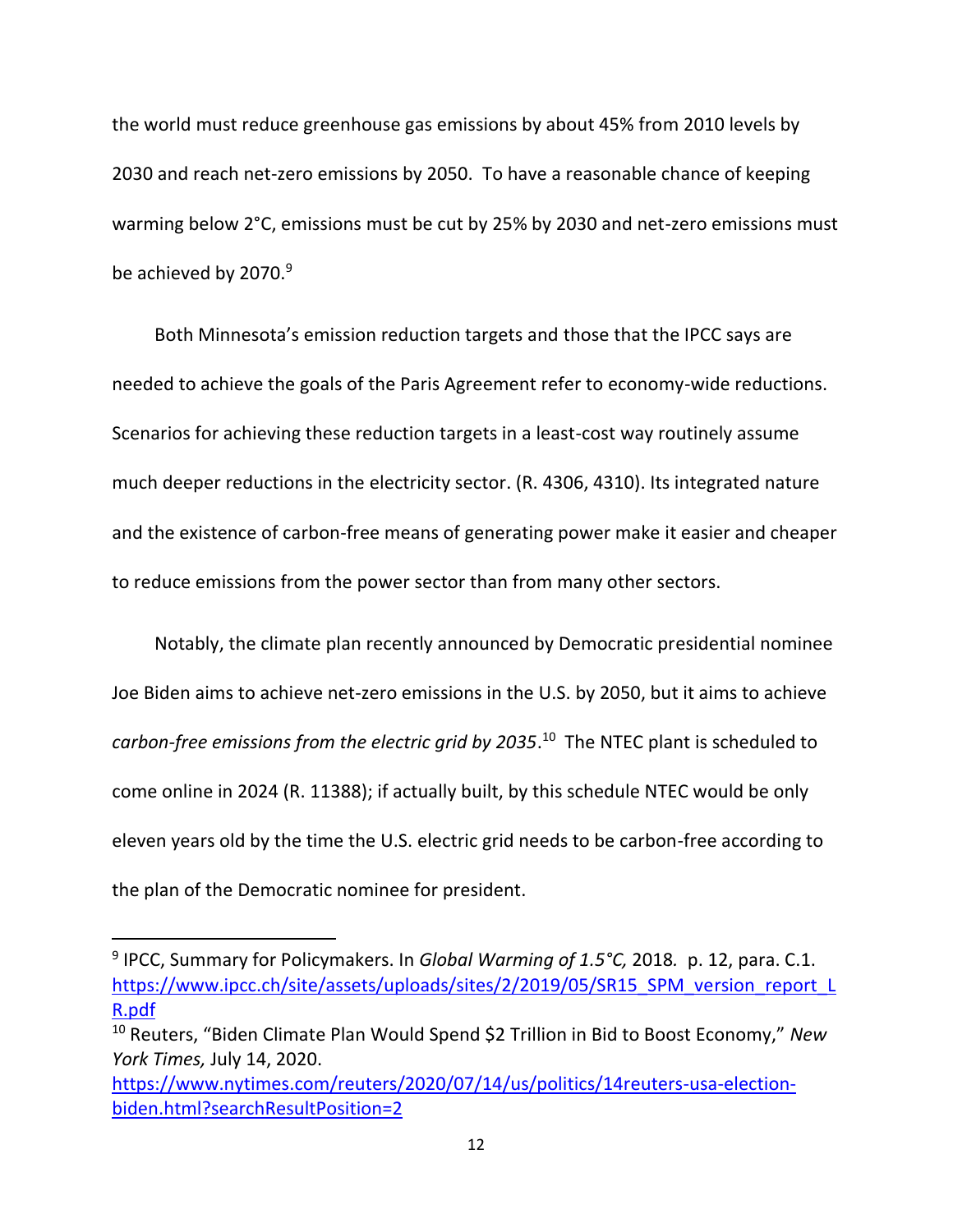The aggressive emission reductions needed to comply with state law, with the Paris Agreement, and with possible standards under a new federal administration -- and to avoid the global catastrophe of runaway climate change -- make it a particularly perilous time to launch a new long-term investment in fossil fuels. It is certainly no time for the MPUC to be approving a major source of greenhouse gases without having conducted the environmental review required under MEPA.

# **B. NTEC is certainly a major new source of greenhouse gases, but its full impact on the climate – including how it compares to a coal plant -- is unknown given the lack of environmental review under MEPA.**

The MPUC describes its approval of the NTEC project as a means of "reducing the utility's overall emissions." (MPUC Br. 23). This is an extraordinary and revealing statement, and it is consistent with a troubling theme that repeatedly emerged in the MPUC's deliberations, when NTEC was portrayed as a potential alternative to morepolluting coal plants (R. 12679, 12827, 12959, 13024-5). Minnesota Power has indeed retired some old coal units, and it has more of them to retire. However, past coal retirements were in no way conditioned on building NTEC, nor was building NTEC in any way conditioned on closing more coal plants.

The question actually before the MPUC was whether the NTEC natural gas plant was needed and, if so, in the public interest when compared to renewable energy and efficiency. Comparing natural gas to renewables and efficiency was the focus of the parties' modeling and disputes, (R. 11423-11454), and the NTEC/renewables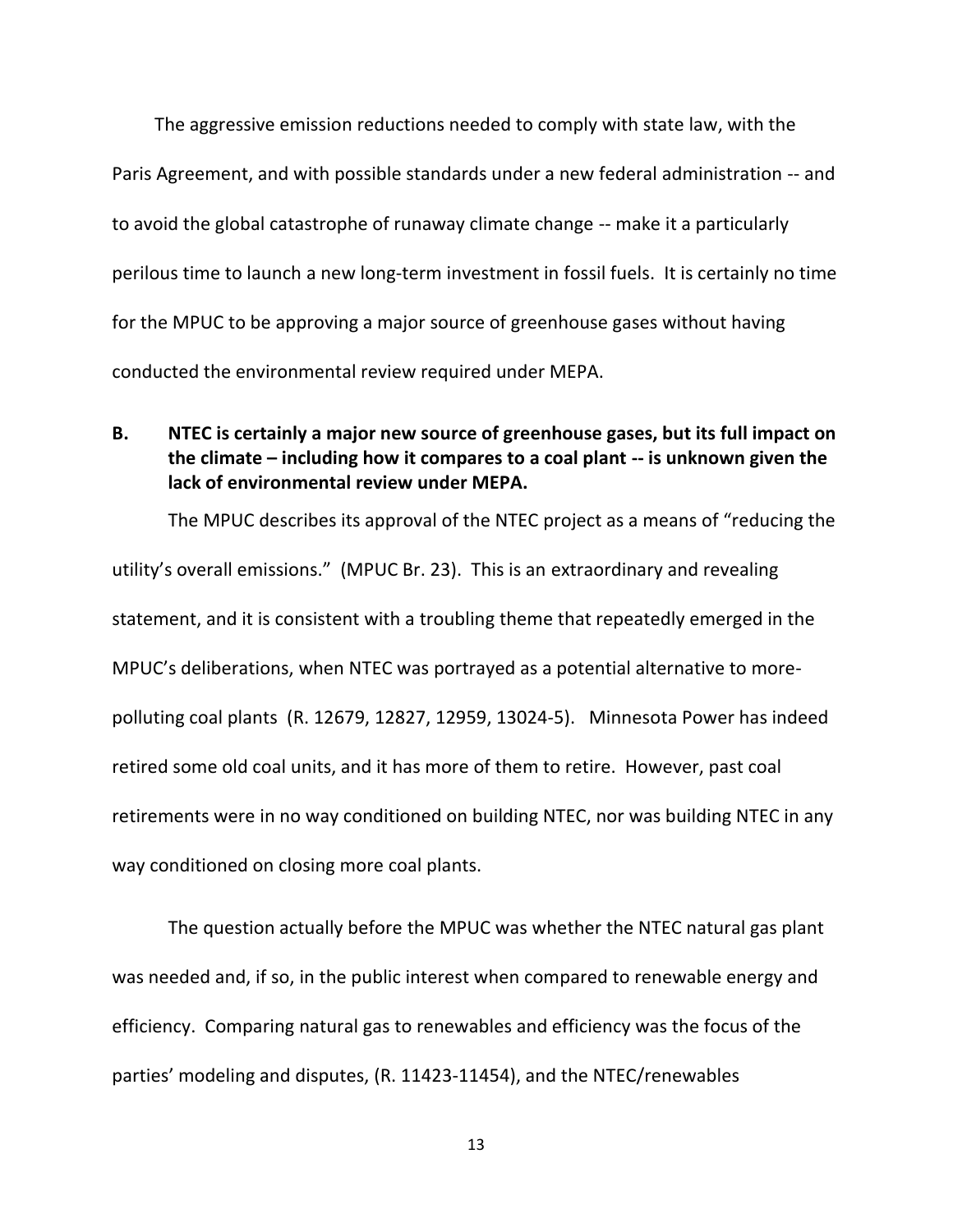comparison is the critical legal standard under Minn. Stat. § 216B.2422, subd. 4. The modeling on which the MPUC relied in finding NTEC to be needed did not even include a scenario in which the utility's two major remaining coal units are retired early.  $^{11}$  It is simply wrong to portray the approval of this large new source of pollution as "a decision that the Commission made to *reduce* the environmental costs of providing electric service," as the MPUC does. (MPUC Br. 23).

In fact, large natural gas power plants like NTEC put tremendous amounts of CO2 into the atmosphere. Their CO2 emissions are typically exceeded only by coal plants or the very largest and most polluting of industrial facilities, like refineries. Minnesota Power has designated NTEC's projected carbon emissions as a trade secret, but other similar plants illustrate just how major NTEC's impact would be. For example, Xcel's Riverside natural gas power plant (which is smaller: only 454 megawatts $^{12}$  compared to 525 megawatts), emitted almost one million tons of carbon dioxide in 2018 according to the EPA's database. <sup>13</sup> The annual emissions per megawatt of other proposed gas plants, (R. 4311), suggests NTEC's emissions would be roughly 1.3 million tons per year.

 $11$  Dr. Rakow of the Department of Commerce, on whose modeling the Commission relied, was asked by a Commissioner if building NTEC would likely improve the cost profile of shutting down two of Minnesota Power's coal units early. While acknowledging the possibility, Dr. Rakow said, "I haven't analyzed shutting down Boswell 3 and 4, it hadn't occurred to me to do that." (R. 12827). <sup>12</sup> Xcel Energy, "Riverside Generating Station," fact sheet. [https://www.xcelenergy.com/energy\\_portfolio/electricity/power\\_plants/riverside](https://www.xcelenergy.com/energy_portfolio/electricity/power_plants/riverside) <sup>13</sup> EPA Flight (Facility Level Information on Greenhouse Gases) Website: 2018 Greenhouse Gas Emissions from Large Facilities.

<https://www.epa.gov/ghgreporting/ghg-reporting-program-data-sets>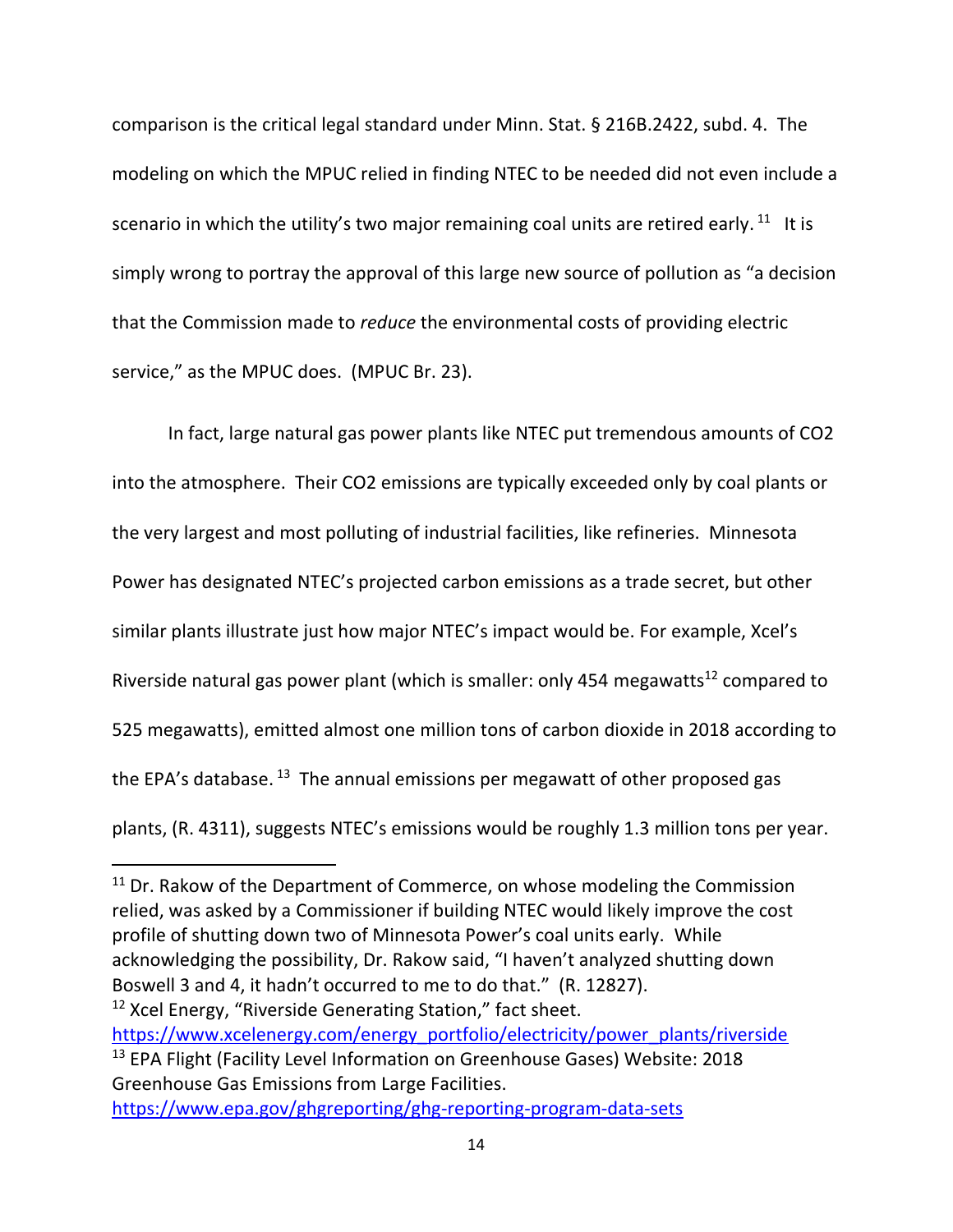Only five facilities in the entire state of Minnesota emitted more than a million tons of CO2 in 2018, including three aging coal power plants (two of which are scheduled for retirement).<sup>14</sup>

Building new gas plants threatens to make it impossible for Minnesota to achieve its greenhouse gas reduction goals. Minn. Stat. § 216H.02, subd. 1; (R. 4312-4314). And clearly, building new natural gas plants that will emit CO2 for decades is utterly incompatible with achieving a national net-zero power grid by 2035, as proposed by presidential candidate Biden, or even with achieving global net-zero emissions by 2050, as the world must do to limit warming to 1.5°C. NTEC, scheduled to commence operation in 2024, could not reach its assumed forty-year working life without greatly overshooting both these deadlines. (R. 6015). The earlier notion that natural gas is a "bridge fuel" is increasingly seen as a myth, with new gas plants posing both severe climate risks to the world<sup>15</sup> and severe financial risks to utilities and their customers.<sup>16</sup> Regulators in other states have started to resist utility pressure to build more of them.<sup>17</sup>

[https://www.forbes.com/sites/energyinnovation/2020/03/04/utility-investors-risk](https://www.forbes.com/sites/energyinnovation/2020/03/04/utility-investors-risk-billions-in-rush-to-natural-gas-is-it-a-bridge-to-climate-breakdown/#149572b450af)[billions-in-rush-to-natural-gas-is-it-a-bridge-to-climate-breakdown/#149572b450af](https://www.forbes.com/sites/energyinnovation/2020/03/04/utility-investors-risk-billions-in-rush-to-natural-gas-is-it-a-bridge-to-climate-breakdown/#149572b450af)

<sup>17</sup> Brad Plumer, "As Coal Fades in the U.S., Natural Gas Becomes the Climate Battleground," *New York Times,* June 6, 2019.

<https://www.nytimes.com/2019/06/26/climate/natural-gas-renewables-fight.html>

<sup>&</sup>lt;sup>14</sup> EPA Flight Website, Minnesota facilities.

<sup>&</sup>lt;sup>15</sup> Oil Change International, "Burning the Gas 'Bridge Fuel' Myth: Why Gas is Not Clean, Cheap, or Necessary. May 30, 2019. [http://priceofoil.org/2019/05/30/gas-is-not-a](http://priceofoil.org/2019/05/30/gas-is-not-a-bridge-fuel/)[bridge-fuel/](http://priceofoil.org/2019/05/30/gas-is-not-a-bridge-fuel/)

<sup>&</sup>lt;sup>16</sup> Michael O'Boyle, "Utility Investors Risk Billions in Rush to Natural Gas: Is It A Bridge to Climate Breakdown?" *Forbes,* Mar. 4, 2020.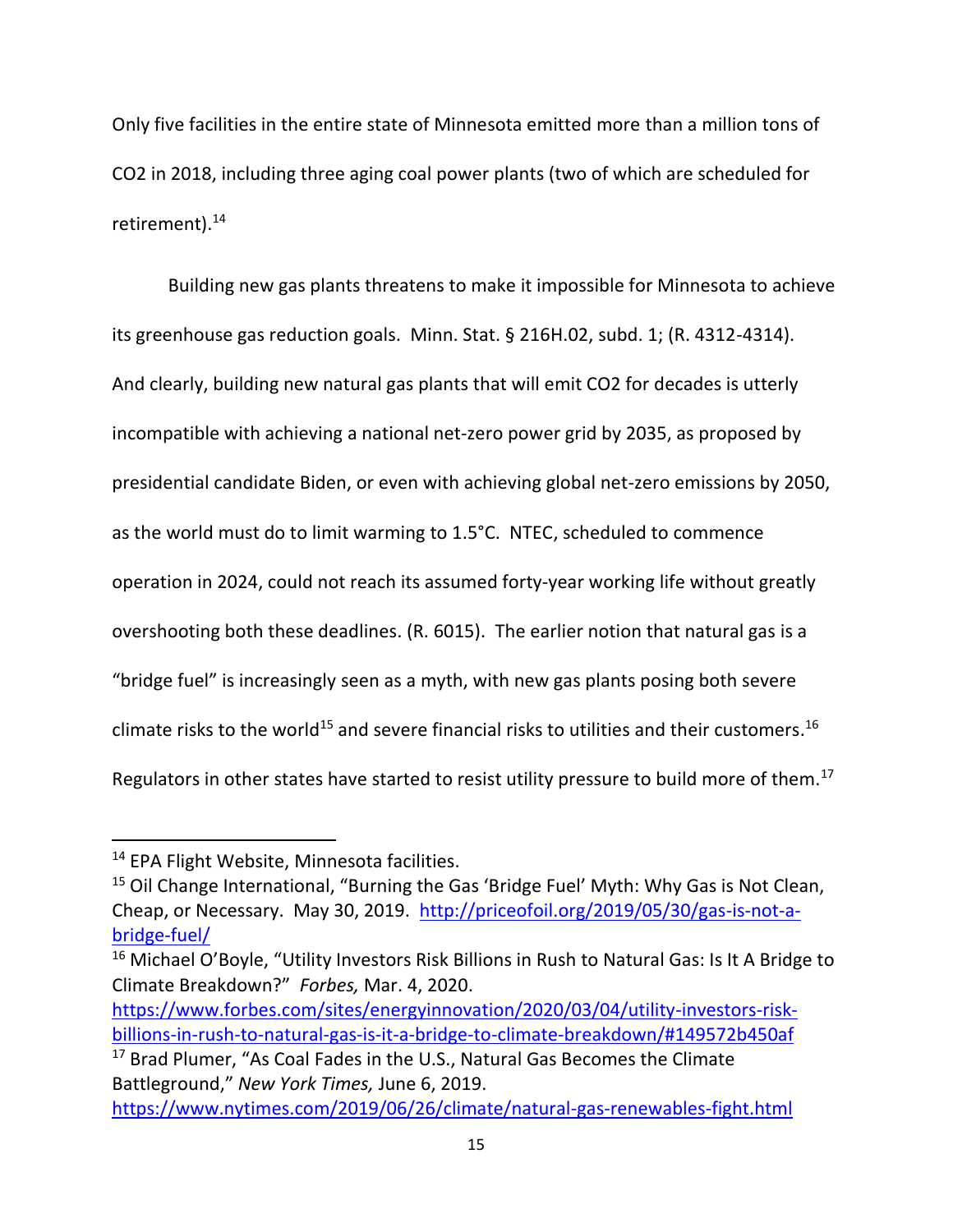However, to understand the full impact of NTEC on the climate and the environment generally we must look beyond the plant itself to the impacts caused by the extraction of the fuel NTEC will burn. It is well known that natural gas leaks into the atmosphere as it is extracted, processed and transported. Natural gas is mostly methane, and methane is a greenhouse gas far more potent than carbon dioxide. The IPCC has found that methane's global warming effect over a 20-year period is 86 times greater than CO2's.<sup>18</sup> As with CO2, it does not matter where the methane is emitted; the emissions disperse globally and cause warming on a global scale.

The problem of methane leakage is one of the issues forcing a major reassessment of the wisdom of replacing aging coal plants with new natural gas plants. While there is no doubt that the CO2 emissions per megawatt-hour from a gas plant are lower than those from a coal plant, gas plants' climate advantage over coal is certainly reduced by upstream methane leakage. The question is by how much.

Methane leakage has been historically hard to measure, but a major 2018 study estimated that 2.3% of gross natural gas production is leaked or vented to the atmosphere during extraction, processing, and transportation, or about 60% more than the EPA has estimated. The global warming caused by this leakage during a 20-year

<sup>18</sup> Gunnar Myhre et al. "Anthropogenic and Natural Radiative Forcing," in IPCC, *Climate Change 2013: The Physical Science Basis,* Table 8.7. [file:///C:/Users/barba/OneDrive/Documents/A%20Minnesota%20Power%20Case/WG1](file:///C:/Users/barba/OneDrive/Documents/A%20Minnesota%20Power%20Case/WG1AR5_Chapter08_methane%20GWP.pdf) AR5 Chapter08 methane%20GWP.pdf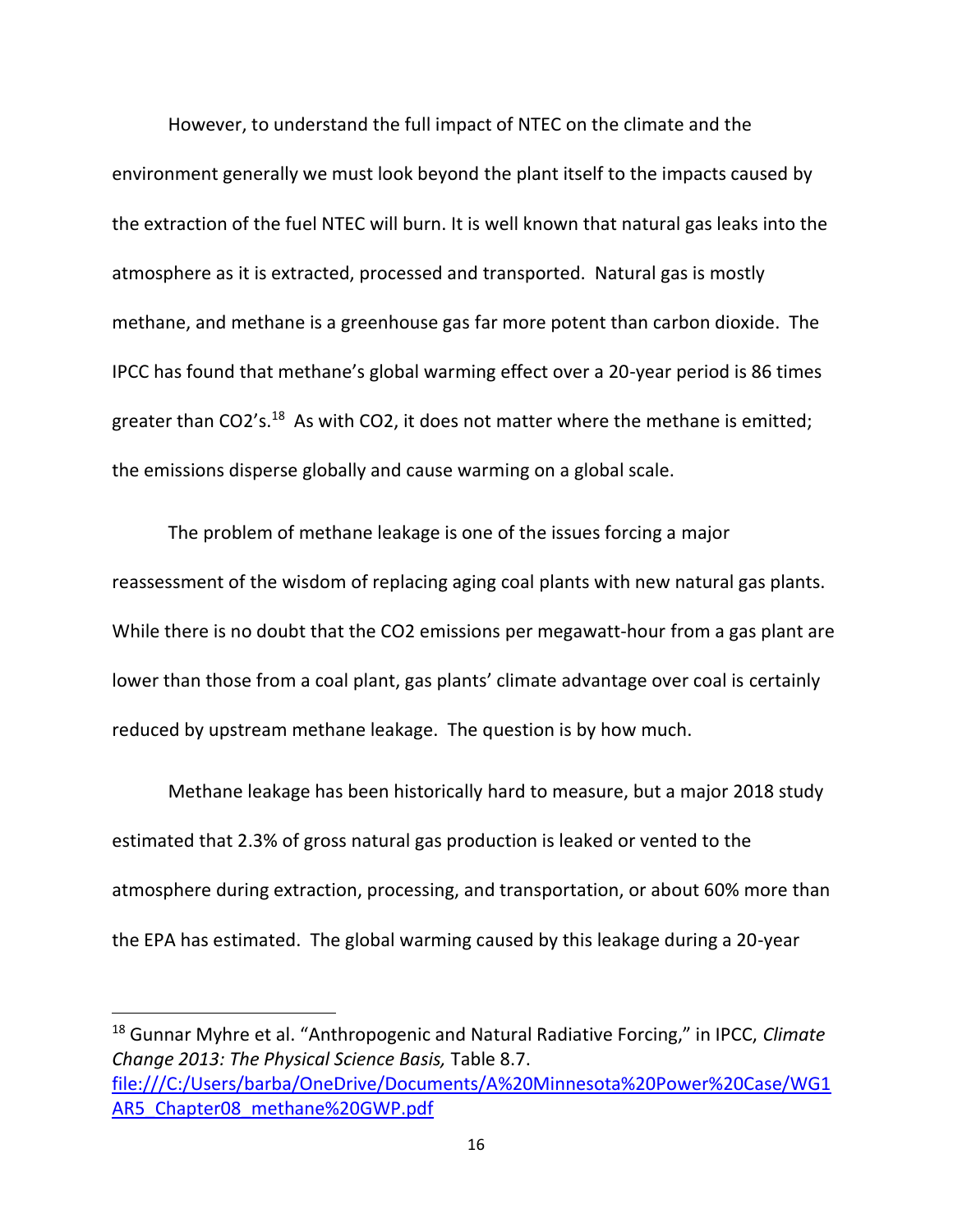time horizon would be roughly the same as the warming caused by CO2 from the combustion of the remaining natural gas.<sup>19</sup> In other words, gas plants like NTEC might be causing twice the climate damage over twenty years when you factor in the supply chain leakage rather than just the plant's direct emissions, making them much more comparable to coal plants.

An even newer study using satellite technology estimates that 3.7% of the gas extracted from the Permian Basin is leaked or vented, $20$  which would make the use of this gas to generate electricity far more damaging to the climate than burning coal.<sup>21</sup> The MPUC's assumption that it has approved a power plant with substantially lower climate impact than a comparably-size coal plant may not only be wrong -- the reverse may be true.

Appellants suggest that MEPA review of the NTEC project would be meaningless by repeatedly portraying environmental review under MEPA in the most narrow and parochial of terms, as if MEPA focuses exclusively on local, site-specific environmental

<https://science.sciencemag.org/content/361/6398/186>

<sup>&</sup>lt;sup>19</sup> Ramon A. Alvarez, et al. "Assessment of methane emissions from the U.S. oil and gas supply chain." *Science* 361, 186-188 (2018).

<sup>&</sup>lt;sup>20</sup> Yuzhong Zhang, et al. "Quantifying methane emissions from the largest oil-producing basin in the United States from space," *Science Advances,* 6: 17 (April 22, 2020). <https://advances.sciencemag.org/content/6/17/eaaz5120>

 $21$  Adam Vaughan, "Fracking wells in the US are leaking loads of planet-warming methane," *NewScientist*, April 22, 2020.

[https://www.newscientist.com/article/2241347-fracking-wells-in-the-us-are-leaking](https://www.newscientist.com/article/2241347-fracking-wells-in-the-us-are-leaking-loads-of-planet-warming-methane/)[loads-of-planet-warming-methane/](https://www.newscientist.com/article/2241347-fracking-wells-in-the-us-are-leaking-loads-of-planet-warming-methane/)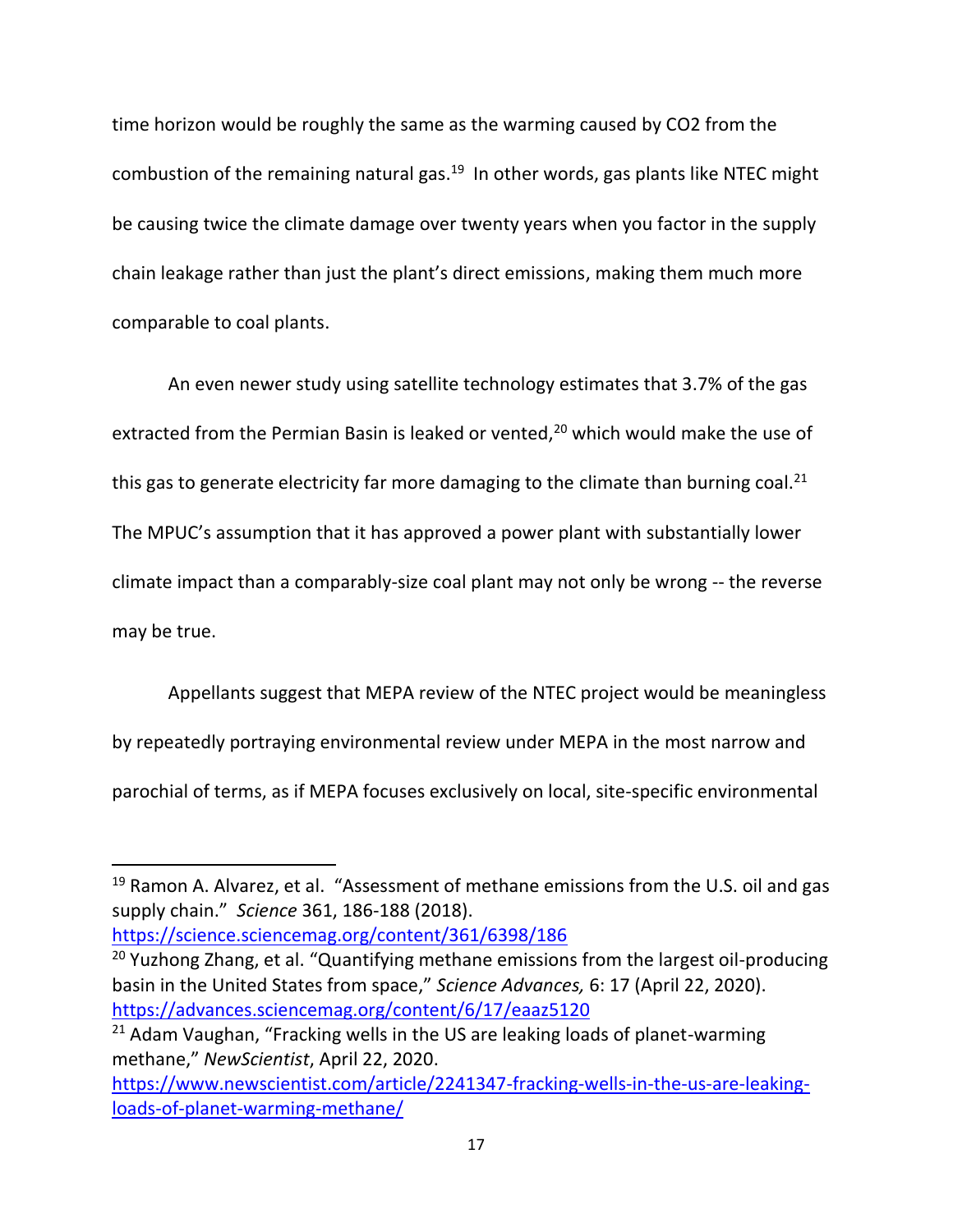effects, (MP Br. 34; MPUC Br. 12), and as if it can only be of benefit to agencies that tweak those site-specific impacts through direct regulation of the plant's physical construction or operations. (MPUC Br. 11). These portrayals are inaccurate. An agency that could deny a critical approval to a project surely benefits from being fully informed of the project's environmental impacts (as do those agencies that "wholly or partially" "conduct," "assist," or "finance" such projects. Minn. Stat. § 116D.04, subd. 1a(d).)

And MEPA's focus clearly goes well beyond site-specific impacts; indeed, the law explicitly requires all Minnesota agencies to "recognize the worldwide and long range character of environmental problems" and, where consistent with state policy, to support broader efforts to prevent "a decline in the quality of the world environment." Minn. Stat. § 116D.03, subd. 2(5).

Courts have interpreted both MEPA and the National Environmental Policy Act (NEPA) to require review of a project's impact on climate, including indirect impacts. As the Court of Appeals noted last year, "[r]ecent federal decisions have held that an EIS must address impacts of GHG emissions, including indirect impacts from upstream and downstream emissions." *In re Enbridge Energy,* 930 N.W. 2d 12, 29 (Minn. App. 2019), *review denied* (Minn. Sep. 17, 2019). The MPUC itself applied this approach under MEPA, in its recent environmental review of the Enbridge pipeline. That EIS addressed "the impact of the project on GHG emissions, including upstream emissions (from oil extraction) and downstream emissions (from oil consumption)." *Id*.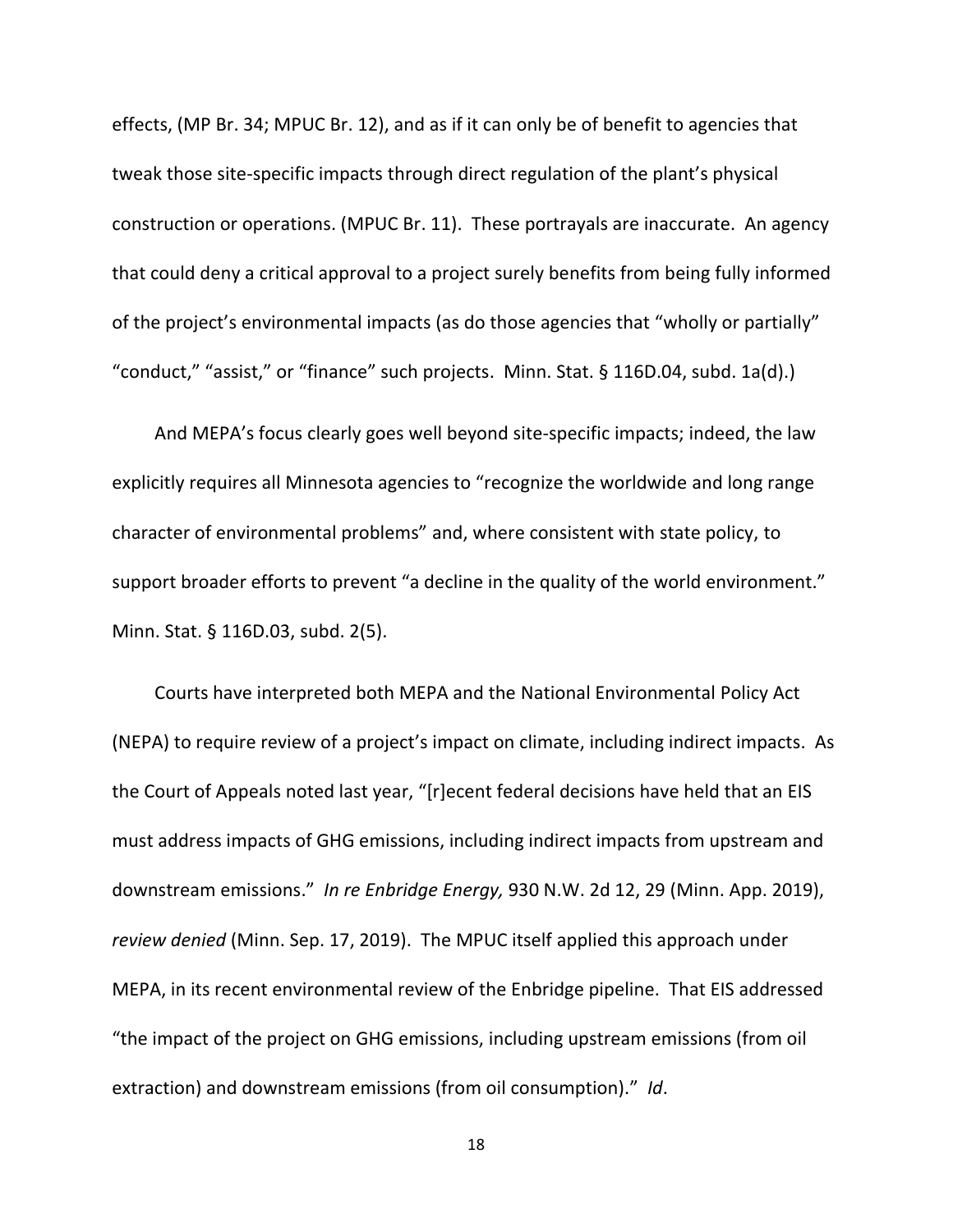A study of the upstream methane emissions associated with NTEC under MEPA would unquestionably help the MPUC understand the scale of NTEC's damage to the climate. Indeed, preventing agencies like the MPUC from approving major projects like NTEC without fully understanding the environmental consequences is precisely the kind of problem MEPA was enacted to address.

# **C. Environmental review of NTEC is also necessary to understand the full financial risks this project poses to Minnesota ratepayers.**

Even if the state had no concern over the global impacts of its energy investments or of the environmental impacts of power generated outside the state, the MPUC would have a critical *financial* reason to thoroughly study NTEC's environmental impacts, because profound environmental risks create profound economic risks.

The issue of methane leakage discussed above is one example. The EPA under the Obama administration adopted rules requiring new gas wells to reduce their methane leakage, and announced plans to later adopt similar rules for existing gas wells.<sup>22</sup> Under the Trump administration, the EPA has proposed to greatly weaken the rule governing new wells in order to reduce compliance costs to the industry,  $23$  and no

 $22$  Chris Mooney and Brady Dennis. "Obama administration announces historic new regulations for methane emissions from oil and gas," *Washington Post,* May 12, 2016. [https://www.washingtonpost.com/news/energy-environment/wp/2016/05/12/obama](https://www.washingtonpost.com/news/energy-environment/wp/2016/05/12/obama-administration-announces-historic-new-regulations-for-methane-emissions-from-oil-and-gas/)[administration-announces-historic-new-regulations-for-methane-emissions-from-oil](https://www.washingtonpost.com/news/energy-environment/wp/2016/05/12/obama-administration-announces-historic-new-regulations-for-methane-emissions-from-oil-and-gas/)[and-gas/](https://www.washingtonpost.com/news/energy-environment/wp/2016/05/12/obama-administration-announces-historic-new-regulations-for-methane-emissions-from-oil-and-gas/)

<sup>&</sup>lt;sup>23</sup> Environmental Protection Agency, "EPA Proposes Updates to Air Regulations for Oil and Gas to Remove Redundant Requirements and Reduce Burden," *News Release,* Aug. 29, 2019.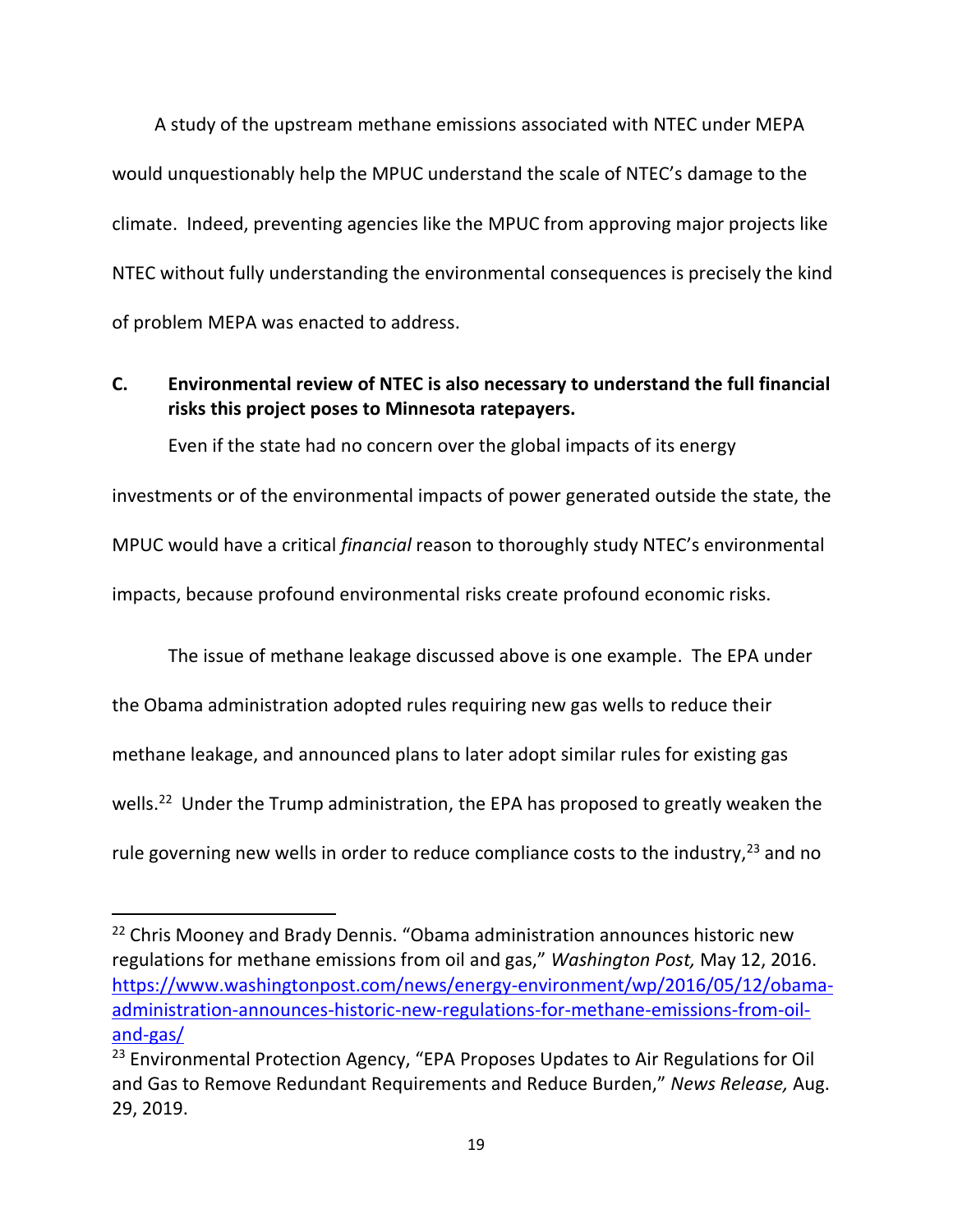rule regulating existing wells has been pursued. A post-Trump EPA might well restore the rules for new wells and go on to adopt rules for existing wells. A more informed understanding of the scale of methane leakage gained from environmental review would help the MPUC predict the likelihood of new rules and their impact on the fuel costs faced by NTEC in the years ahead.

Another example is the related issue of fracking, or the use of hydraulic fracturing techniques in natural gas extraction. Fracking has been credited with greatly expanding natural gas production and reducing gas prices, but it has also sparked tremendous controversy, both because of its role in methane leakage and because of more local effects ranging from polluting water to causing earthquakes.

Calls to ban fracking are increasingly common and were supported by many candidates vying for the Democratic presidential nomination. Such a ban would shrink gas production and almost certainly raise gas prices. In fact, the U.S. Chamber of Commerce claims that a ban on fracking would quadruple the price of natural gas, which if even close to true would dramatically change the economics of NTEC. $^{24}$  The likelihood that fracking could actually be banned, or subject to heavy regulation that would increase fuel costs, depends in no small part on the scale of environmental harms

<sup>24</sup> Global Energy Institute, "New Chamber Analysis Quantifies Economic Risks of Proposed Fracking Ban," Press Release, Dec. 19, 2019. [https://www.globalenergyinstitute.org/new-chamber-analysis-quantifies-economic](https://www.globalenergyinstitute.org/new-chamber-analysis-quantifies-economic-risks-proposed-fracking-ban)[risks-proposed-fracking-ban](https://www.globalenergyinstitute.org/new-chamber-analysis-quantifies-economic-risks-proposed-fracking-ban)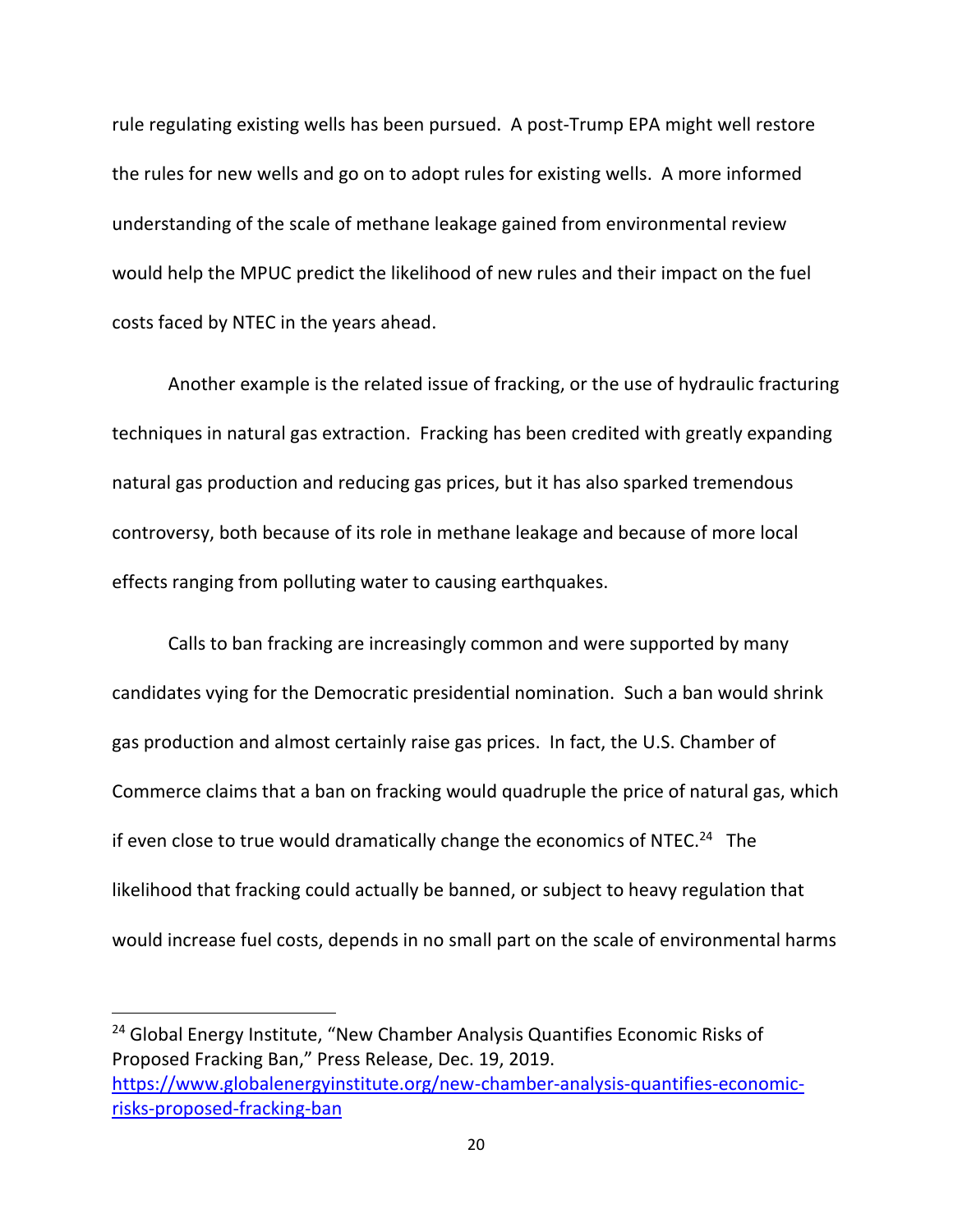fracking causes. Environmental review of this issue would give the MPUC information critical to judging the financial risks associated with building a new gas plant that will, like all the nation's gas plants, depend heavily on fracked gas.

The MPUC approved the NTEC project largely because it was seen as a financial "hedge" against fluctuating electricity market prices. (R. 13255). A full environmental review under MEPA could well have altered that decision by, among other things, illuminating the financial risks inherent in today's environmentally harmful gas extraction methods.

## **III. ENVIRONMENTAL REVIEW UNDER MEPA IS UNQUESTIONABLY TRIGGERED BY THE MPUC'S APPROVAL OF THE NTEC POWER PLANT.**

There can be no question that the MPUC's approval of the NTEC proposal falls within the expansive definition of "governmental action" under MEPA: "activities, including projects wholly or partially conducted, permitted, assisted, financed, regulated, or approved by units of government including the federal government." Minn. Stat. § 116D.04, subd. 1a(d). The EQB adopted this definition almost verbatim in its rules. Minn. R. 4410.0200, subp. 33. The MPUC's action in this case – both approving affiliated interest contracts under which Minnesota Power actually builds and runs NTEC and providing the critical determination that NTEC is needed and therefore its costs can be recovered from ratepayers -- clearly qualifies as such a governmental action.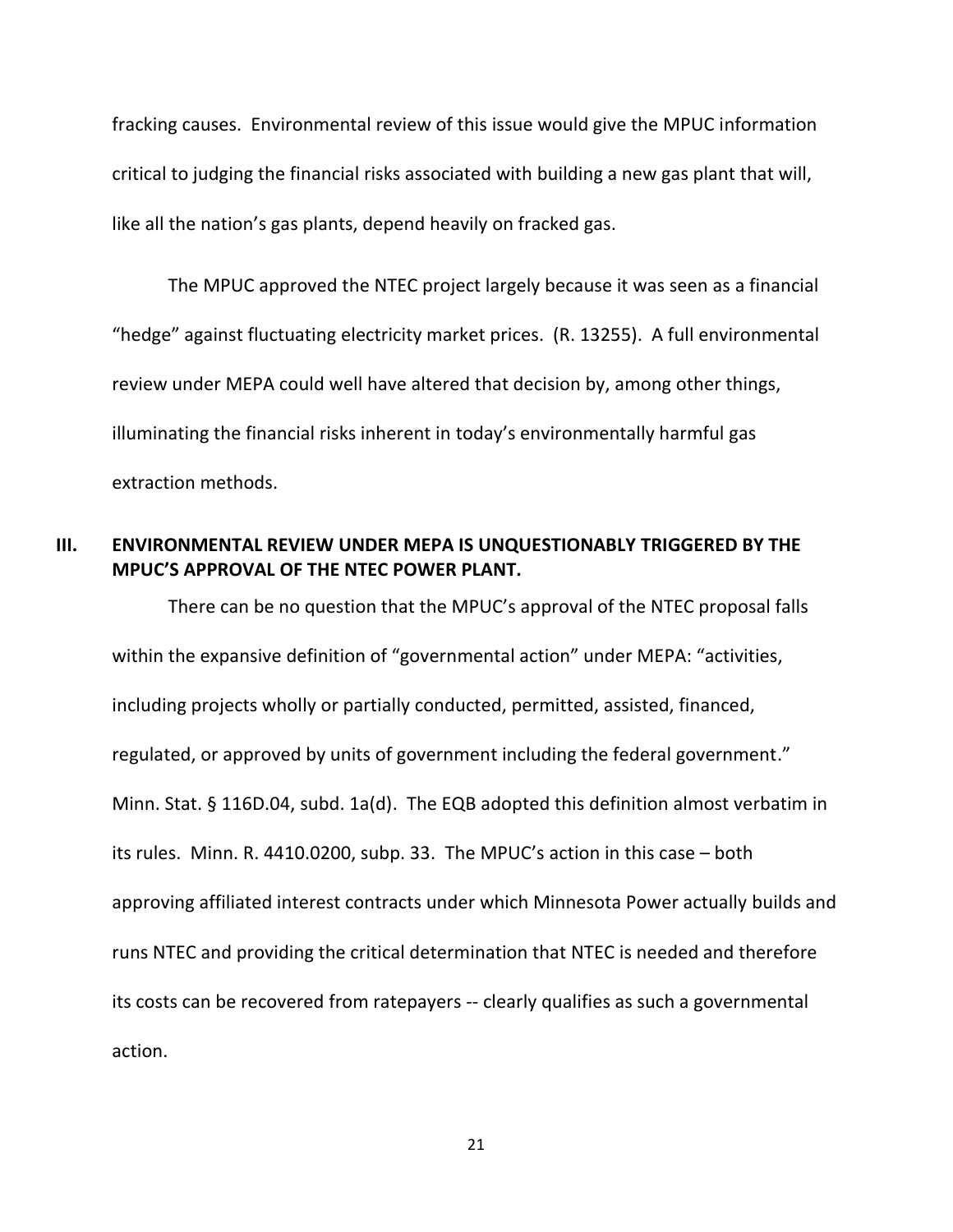The Appellants argue unpersuasively that this major new power plant is not a "project" under the EQB rules, which define a project as "a governmental action, the results of which would cause physical manipulation of the environment, directly or indirectly. The determination of whether the project requires environmental documents shall be made by reference to the physical activity to be undertaken and not to the governmental process of approving the project." Minn. R. 4410.0200, subp. 65.

Appellants are effectively arguing that through this "project" definition the EQB was in fact limiting the scope of the governmental actions to which MEPA applies by introducing a much stricter causality constraint than the EQB (or MEPA) put into the actual definition of governmental actions. This argument fails on multiple grounds.

First, the EQB does not interpret its rules this way: in formally referring the issue to the MPUC, the EQB wrote that "it is our opinion that Minnesota Statute 116D.01 and Minnesota Rules Chapter 4410 apply to the proposed governmental action being considered by the PUC." (R. 12002).

Second, the definition of project includes governmental actions that "indirectly" cause physical manipulation of the environment, a low threshold which the MPUC's action certainly exceeds.

Third, the second sentence of this definition indicates that it is focused upon the "physical activity to be undertaken"  $-$  in this case, the construction and operation of a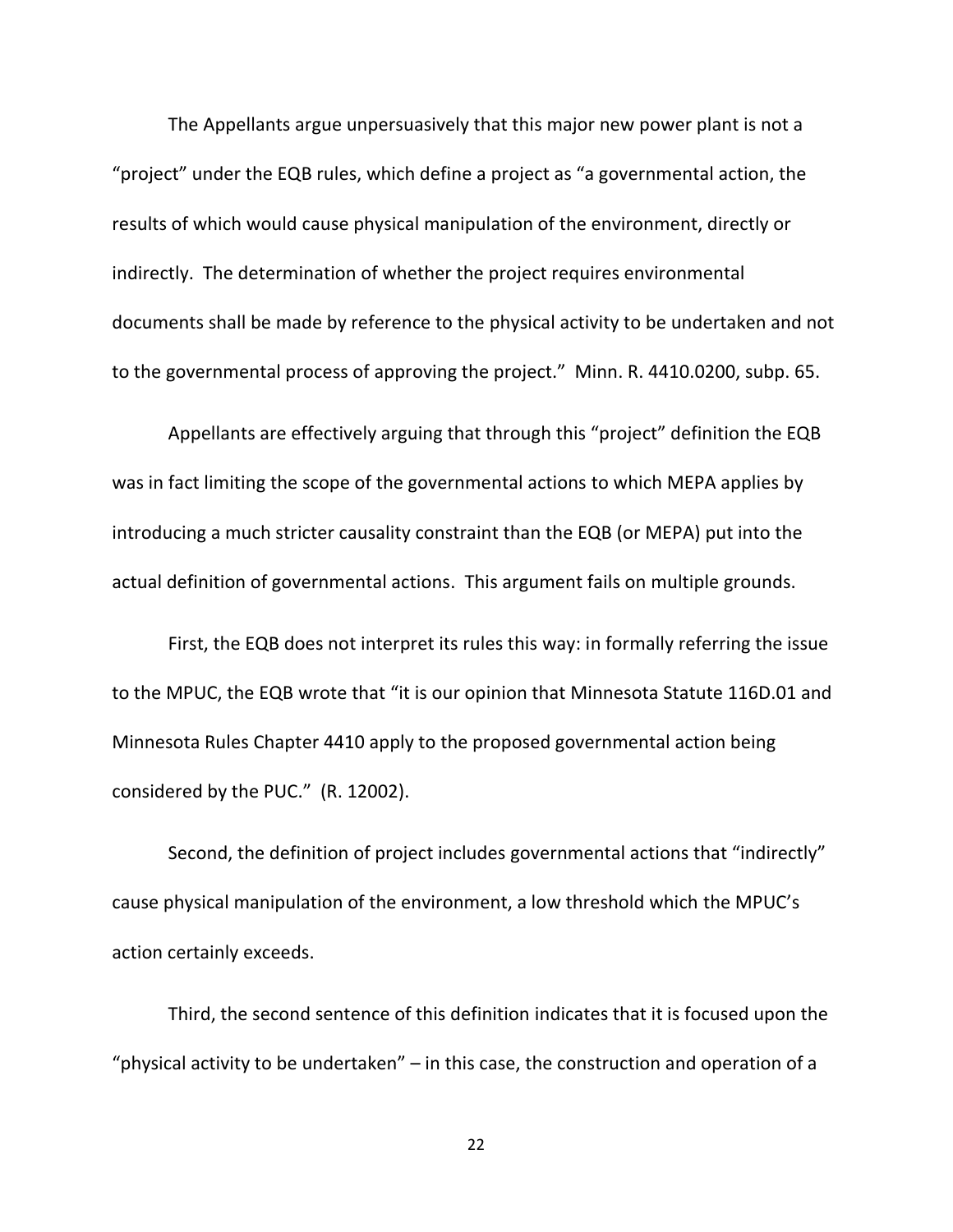power plant – not the governmental process that approves it. The types of governmental actions covered are already explicitly and broadly defined in the statute and rule under "governmental action." As discussed above, Appellants' argument that MPUC's approvals merely govern an affiliated business relationship rather than "causing" the plant's construction depends on a mischaracterization of the MPUC's decision. This argument also seeks to introduce an enormous loophole into MEPA with no legal basis. Technically, the only government actions that actually "cause" the physical manipulation of the environment are actions directly taken by the government, but MEPA also applies to actions assisted, financed, approved, etc., by government, either wholly or partially. Minn. Stat. § 116D.04, subd. 1a(d).

Finally, as the Court of Appeals noted, Minnesota courts interpreting the EQB's "project" definition focus on whether the activities in question are sufficiently mature and definite to lend themselves to environmental review. (MPUC Add. 9); citing *In re Envtl. Assessment Worksheet for 33rd Sale of State Metallic Leases,* 838 N.W.2d 212, 217 (Minn. App. 2013), *review denied* (Minn. Nov. 26, 2013); *Minnesotans for Responsible Recreation v. DNR,* 651 N.W.2d 533, 540 (Minn. App. 2002). The NTEC plant is a fully mature and definite proposal and, unlike the cases cited, there will be no future opportunity to review under MEPA the environmental impact of its construction and operation.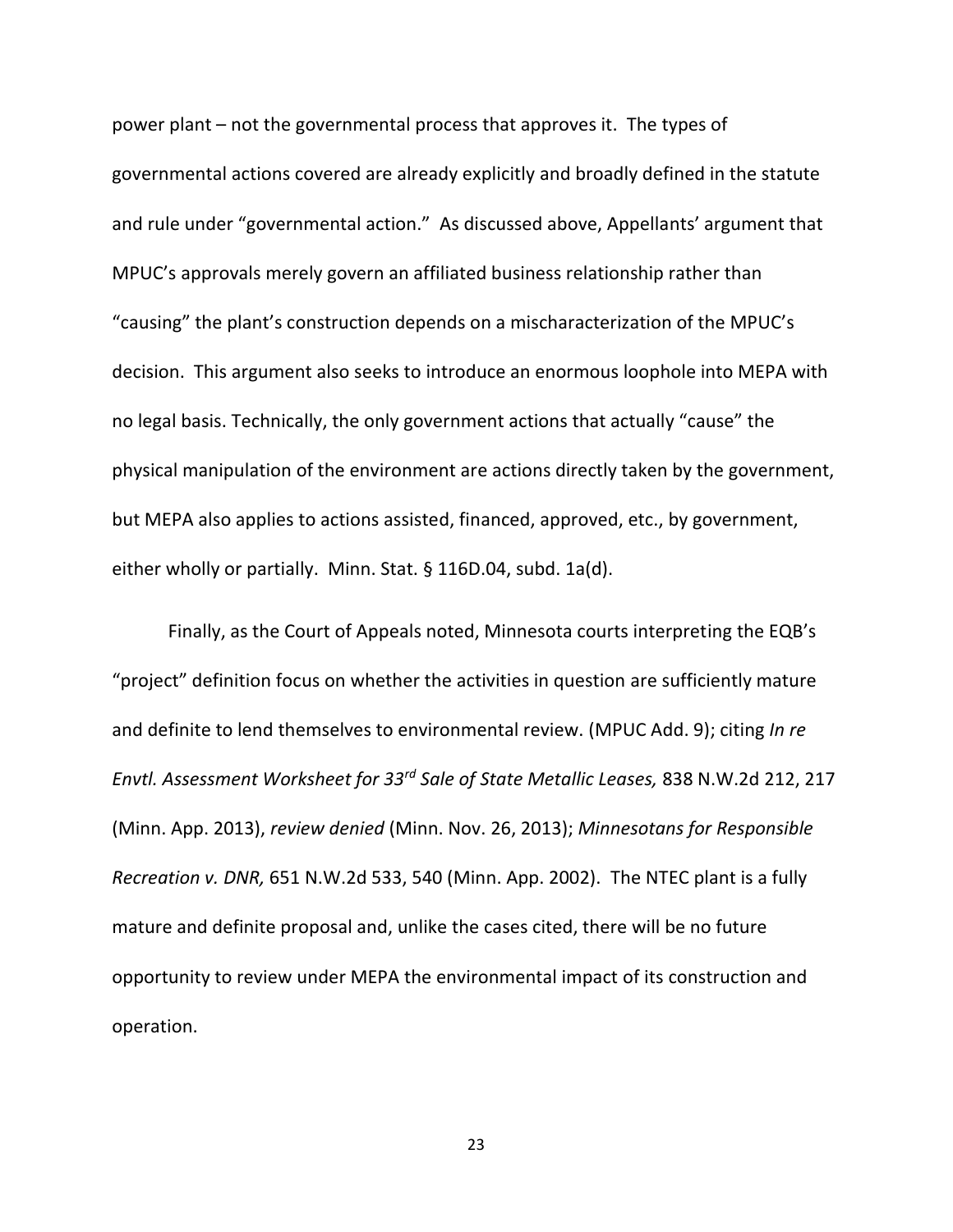**IV. SINCE THE MPUC COULD HAVE REJECTED MINNESOTA POWER'S PROPOSAL WITHOUT HAVING VIOLATED THE COMMERCE CLAUSE, IT CAN REVIEW THAT PROPOSAL UNDER MEPA WITHOUT VIOLATING THE COMMERCE CLAUSE.**

No party has suggested that if the MPUC had rejected Minnesota Power's proposal it would have violated the constitution, nor could such an argument be supported. And inherent in the authority to approve or reject the NTEC proposal is the authority to review its environmental implications under MEPA before exercising that authority. The Court of Appeals was entirely correct in finding that MEPA "merely provides a mechanism for informing" the MPUC's decision, and so it is not precluded by the extraterritoriality doctrine. (MPUC Add. 14).

## **V. THE MPUC'S FINDING THAT THE NTEC POWER PLANT IS NEEDED AND IN THE PUBLIC INTEREST FAILS ON THE MERITS.**

The MPUC's determination that the NTEC power plant is needed and in the public interest is notable for the lack of evidence supporting it and the amount of evidence undermining it. The Administrative Law Judge (ALJ) found that unreasonable assumptions and constraints and a failure to include a reasonable range of resources in Minnesota Power's computer modeling had biased it in favor of the NTEC plant, and therefore Minnesota Power failed to demonstrate the plant was needed and reasonable. (R. 11453-11454). The MPUC did not actually reject or dispute the ALJ's finding that Minnesota Power's modeling was defective; rather, it decided that the NTEC plant had been shown to be needed and reasonable based entirely upon modeling done by another party to the proceeding, the Department of Commerce. (R. 13238, 13255).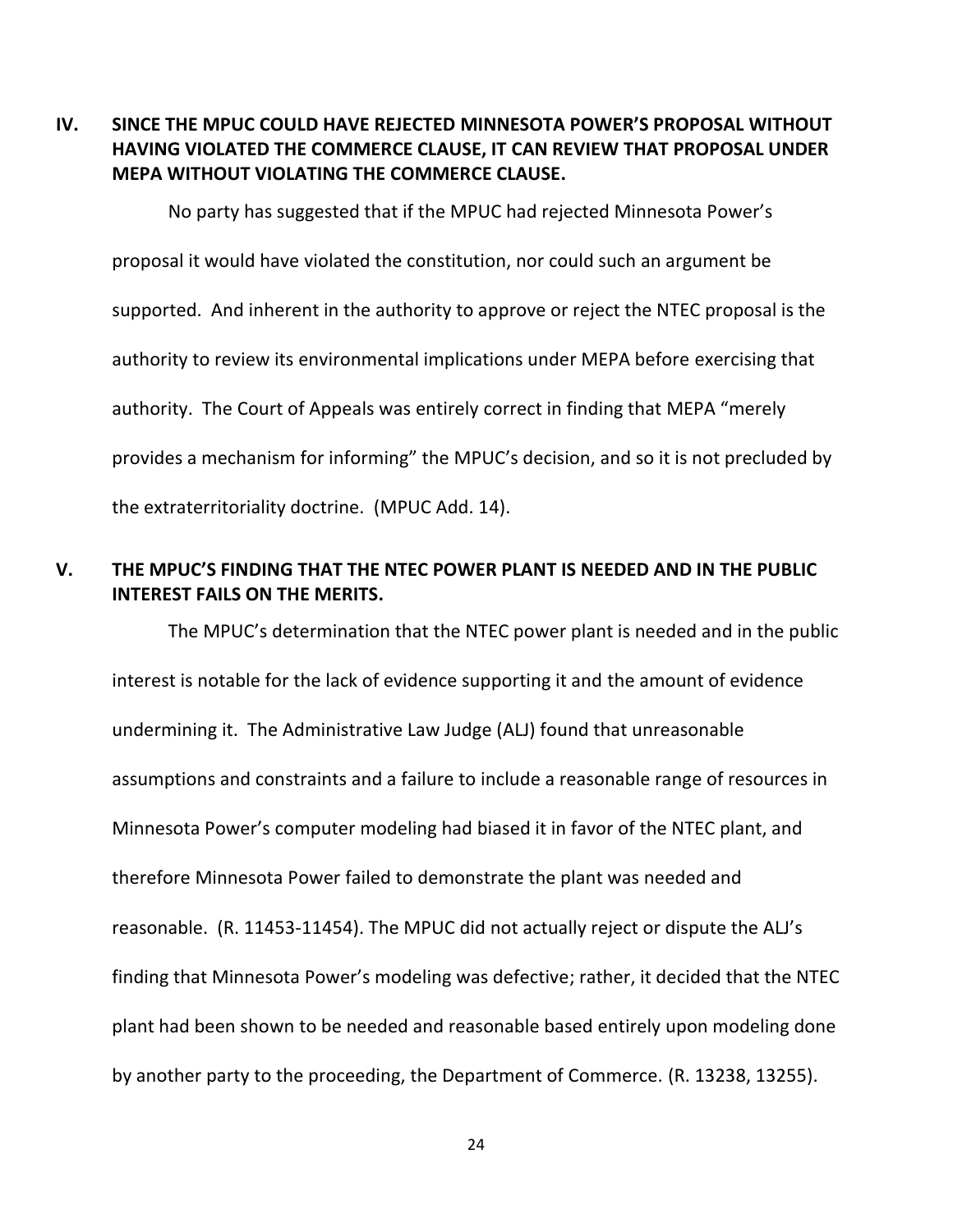The MPUC interpreted the Department's modeling as showing that NTEC "provides a hedge against spikes in market prices and reduces overall costs." (R. 13255). However, the MPUC's order does not give any indication at all of the size of these potential cost savings, and its finding that NTEC reduces financial risk just spotlights the MPUC's failure to consider the tremendous financial risk posed by future regulations on natural gas extraction and use, discussed in part II above.

Moreover, the Department had testified with respect to market risk that "the level of risk appears to be manageable with the current resource mix." (R. 4604). Based on the Department's testimony the ALJ found that NTEC had not been shown to be needed to mitigate exposure to the energy markets, (R. 11471), and the Department did not take exception to this finding. (R. 11662). The MPUC did not explain why it relied on the Department's testimony to come to the opposite conclusion.

Moreover, the MPUC casually waved away criticisms of the assumptions the Department used in its modeling, stating that "correcting the assumptions would likely not have changed the outcome." (R. 13255). This conclusion runs directly counter to the findings of the ALJ, who found that like Minnesota Power's analysis, the Department's analysis "also used a number of unreasonable assumptions" and that the modeling done by the Clean Energy Organizations (CEOs) "reached different results with more reasonable assumptions." (R. 11454).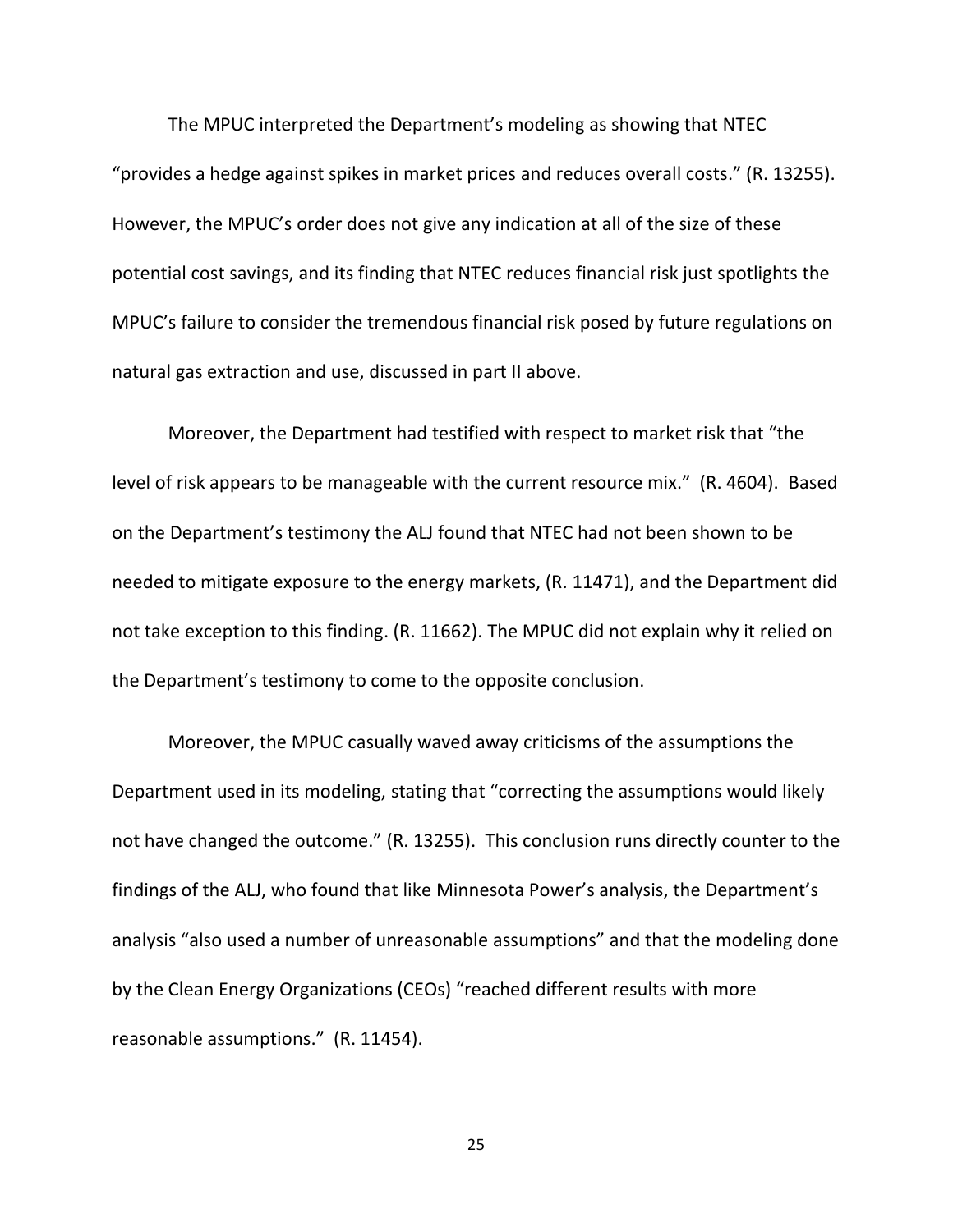Finally, the Department put into its model an artificial constraint on the model's ability to select wind resources over NTEC. The existence of that constraint was revealed after the contested case had concluded, at the MPUC's October 18, 2018 hearing, by the Department's witness Dr. Rakow. He indicated that he added the constraint because he was concerned about limited transmission capacity if too much wind was built, listing "off the top of [his] head" other wind projects in the works. (R. 12899-12900). Without this constraint, Dr. Rakow revealed, the Department's model would not have selected NTEC as an economic option. (R. 12902). However, apart from this statement, there is no evidence in the record supporting the reasonableness of this constraint.

In short, the MPUC decided to greenlight this extraordinarily expensive and polluting project based not on the modeling of the company, which the MPUC did not dispute was defective, but based on the Department's modeling which, but for one critical and unsupported constraint, would not have favored NTEC at all.

## **VI. UPHOLDING THE COURT OF APPEALS DECISION POSES NO THREAT TO ELECTRICITY SUPPLY OR RELIABILITY.**

As noted above, Minnesota Power failed to show that NTEC was needed to meet its system's energy, capacity or reliability requirements. The Department's modeling only found that when adding NTEC, Minnesota Power's overall generation supply costs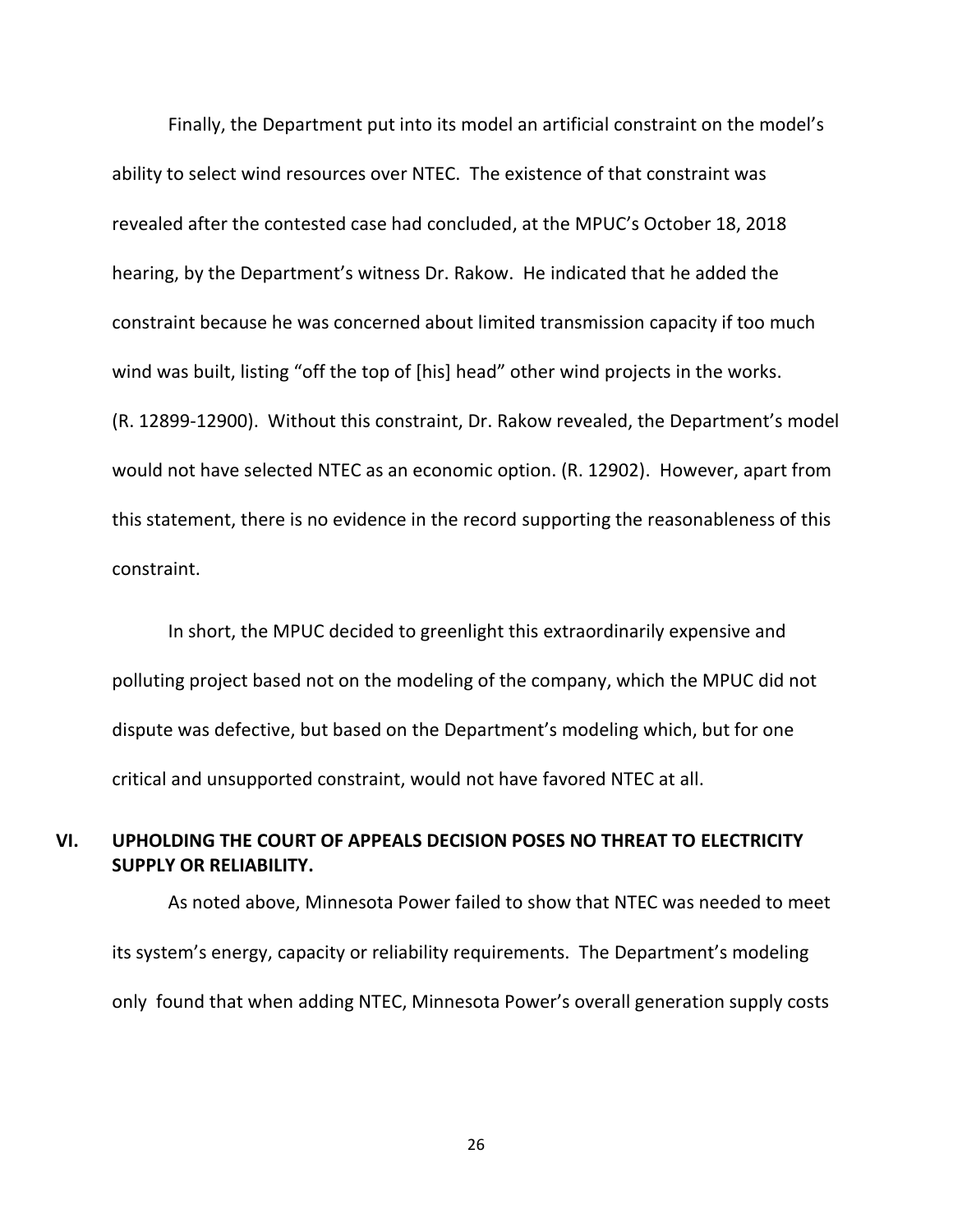went down by some amount versus not adding NTEC,<sup>25</sup> and then, only when modeling with the artificial and unsupported constraint on wind power just discussed.

Therefore, nothing in this record suggests that there would be any risk to electricity supply or reliability if the Court upholds the Court of Appeals decision or reverses the MPUC need determination on its merits. Notably, in this proceeding the Large Power Intervenors – a coalition of mining companies, taconite companies, paper companies, and other large industrial customers of Minnesota Power (R. 13237) - agreed with the ALJ that Minnesota Power had failed to meet its burden of proving that NTEC is needed, reasonable, and in the public interest. (R. 12791). They also argued that there was no urgency to approve the project. (R. 12794).

Moreover, if Minnesota Power still believes NTEC is necessary, it has the opportunity to make its case in its upcoming Integrated Resource Plan, which is currently due on October 1, 2020, (R. 13263), though Minnesota Power has requested a six-month extension.<sup>26</sup> In this proceeding Minnesota Power could finally analyze the need for NTEC in a fully integrated and comprehensive proceeding that considers a reasonable range of alternatives -- the "full analysis" the MPUC ordered in 2016, (MPUC

<sup>&</sup>lt;sup>25</sup> "[The Department's] results indicate that NTEC is being added to MP's system [by the model] because NTEC's energy output reduces overall societal costs, not because NTEC is filling a capacity need." (R. 11658).

<sup>26</sup> Minnesota Public Utilities Commission, *In the Matter of Minnesota Power's 2015 Integrated Resource Plan*, MPUC Docket No. E015/RP-15-690. Letter from Minnesota Power, May 29, 2020.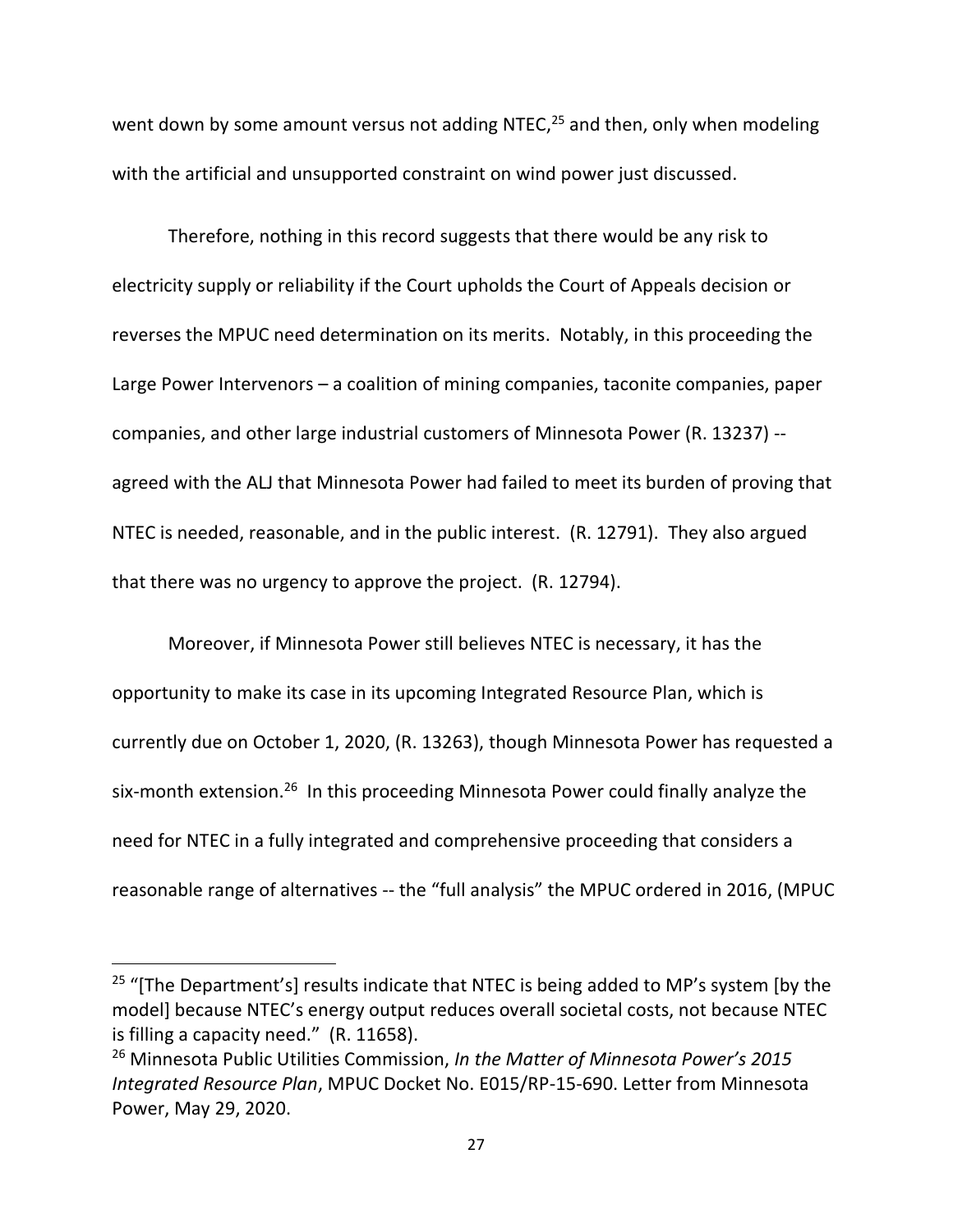Add. 61), and which the ALJ found lacking in this docket. (R. 11435). And that analysis could use updated assumptions to reflect changes in electricity demand (due to the current pandemic and the severe economic downturn it has provoked), changes in costs (including ongoing declines in renewable energy costs), and changes in the financial and regulatory risks associated with the growing urgency around climate change.

#### **CONCLUSION**

Fresh Energy respectfully requests that this Court affirm the Court of Appeals decision. If this Court does not affirm the Court of Appeals decision, it should remand the merits issue back to it, or alternatively, reverse the MPUC's decision on the merits..

Dated: July 28, 2020 */s/Barbara Freese\_\_\_\_\_\_\_\_\_\_\_\_\_\_\_\_\_\_*

Barbara Freese (#0175456) 490 Dayton Avenue St. Paul, MN 55102 (651) 336-2417

*Attorney for Fresh Energy*